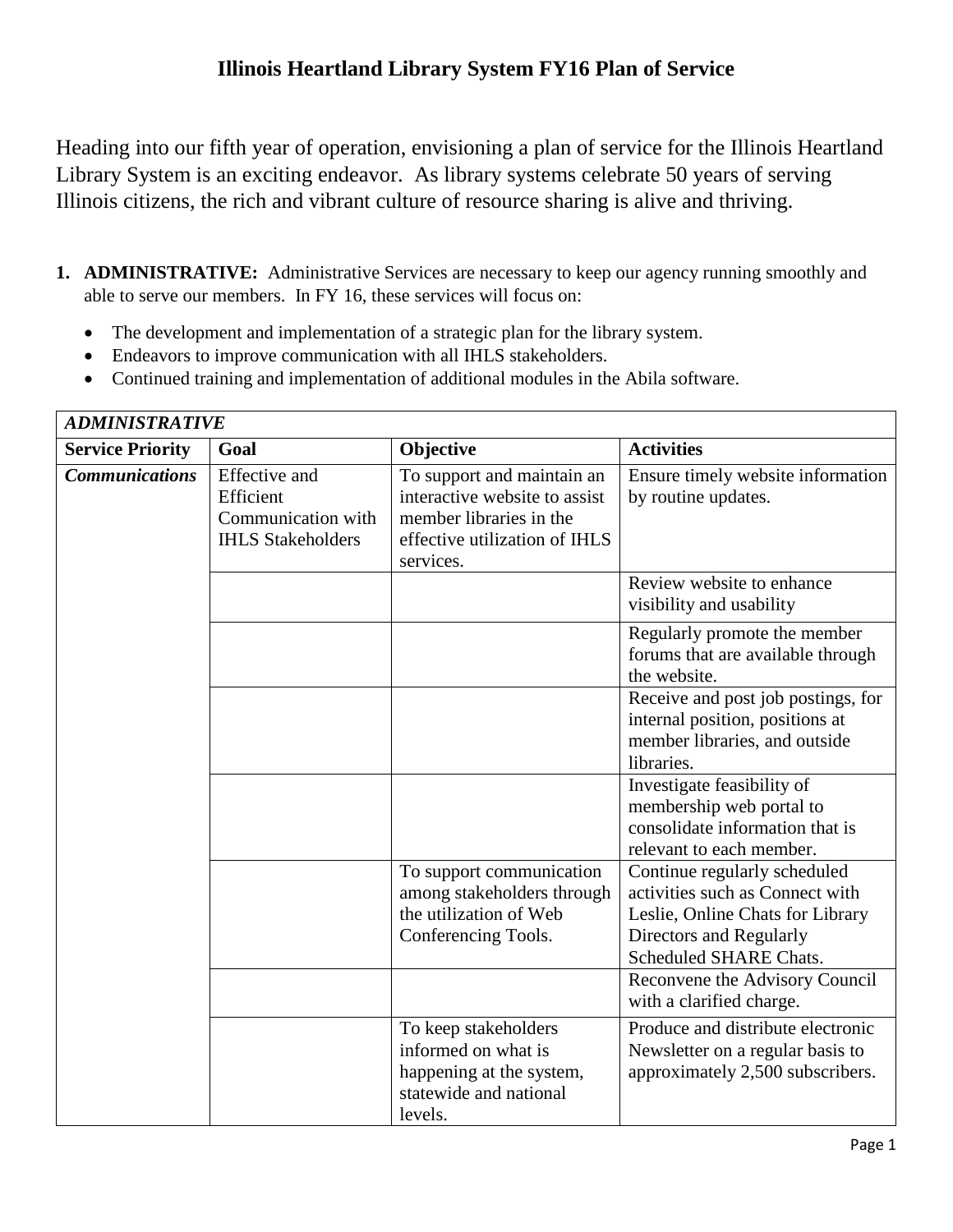|                  |                   |                                                                                                          | Produce and distribute a monthly<br>newsletter to IHLS Staff                                                                                                                              |
|------------------|-------------------|----------------------------------------------------------------------------------------------------------|-------------------------------------------------------------------------------------------------------------------------------------------------------------------------------------------|
|                  |                   |                                                                                                          | Explore the possibility of a                                                                                                                                                              |
|                  |                   |                                                                                                          | <b>Trustee Newsletter</b>                                                                                                                                                                 |
|                  |                   | To work cooperatively with ISL,<br>RAILS and other stakeholders to<br>provide excellent library services | Conduct an audit of IHLS<br>communications to identify which<br>communications are working well, which<br>ones need improvement, and to identify<br>other options or solicit suggestions. |
| <b>Human</b>     | Support and       | Have a diverse pool of                                                                                   | Use resources such                                                                                                                                                                        |
| <b>Resources</b> | Development of    | qualified candidates.                                                                                    | as: Monster.com; IHLS; ILA;                                                                                                                                                               |
|                  | <b>IHLS Staff</b> |                                                                                                          | Illinois JobLink; Non-Profit                                                                                                                                                              |
|                  |                   |                                                                                                          | Network; Craigslist; Uof I;                                                                                                                                                               |
|                  |                   |                                                                                                          | Lindenwood University; as well                                                                                                                                                            |
|                  |                   |                                                                                                          | as regional job fairs.                                                                                                                                                                    |
|                  |                   | Ensure IHLS has a legal                                                                                  | For all final candidates use                                                                                                                                                              |
|                  |                   | workforce                                                                                                | resources such as: System Award                                                                                                                                                           |
|                  |                   |                                                                                                          | Management, County Court                                                                                                                                                                  |
|                  |                   |                                                                                                          | Records; Homeland Security,                                                                                                                                                               |
|                  |                   |                                                                                                          | Office of Attorney General;                                                                                                                                                               |
|                  |                   |                                                                                                          | <b>Transcript Clearinghouse</b>                                                                                                                                                           |
|                  |                   |                                                                                                          | <b>Ensure Pre-Employment</b>                                                                                                                                                              |
|                  |                   |                                                                                                          | screening for Drug-Free Work<br>Place through Quest Labs.                                                                                                                                 |
|                  |                   |                                                                                                          | Ensure staff is qualified with a Fit                                                                                                                                                      |
|                  |                   |                                                                                                          | for Duty Exam                                                                                                                                                                             |
|                  |                   | All New Hires have a                                                                                     | Introduce new employees to IHLS                                                                                                                                                           |
|                  |                   | formal orientation                                                                                       | policies, rules, procedures and                                                                                                                                                           |
|                  |                   |                                                                                                          | staff. Twice a month at each hub.                                                                                                                                                         |
|                  |                   | IHLS staff will be provided                                                                              | HR Director will visit each hub on                                                                                                                                                        |
|                  |                   | with workplace support                                                                                   | a regular basis.                                                                                                                                                                          |
|                  |                   |                                                                                                          | Trainings on safety, sexual                                                                                                                                                               |
|                  |                   |                                                                                                          | harassment and diversity will be                                                                                                                                                          |
|                  |                   |                                                                                                          | offered on a regular basis.                                                                                                                                                               |
|                  |                   |                                                                                                          | All staff day will be held                                                                                                                                                                |
|                  |                   |                                                                                                          | Trainings will be developed for                                                                                                                                                           |
|                  |                   |                                                                                                          | managers and supervisors.                                                                                                                                                                 |
|                  |                   |                                                                                                          | Lynda.com is made available to<br>staff members.                                                                                                                                          |
|                  |                   |                                                                                                          | Staff will be supported and                                                                                                                                                               |
|                  |                   |                                                                                                          | celebrated with activities such as                                                                                                                                                        |
|                  |                   |                                                                                                          | weight loss challenges and ball                                                                                                                                                           |
|                  |                   |                                                                                                          | park excursions.                                                                                                                                                                          |
|                  |                   |                                                                                                          | Staff will be encouraged to                                                                                                                                                               |
|                  |                   |                                                                                                          | participate in professional                                                                                                                                                               |
|                  |                   |                                                                                                          | organizations and attend                                                                                                                                                                  |
|                  |                   |                                                                                                          | conferences as appropriate.                                                                                                                                                               |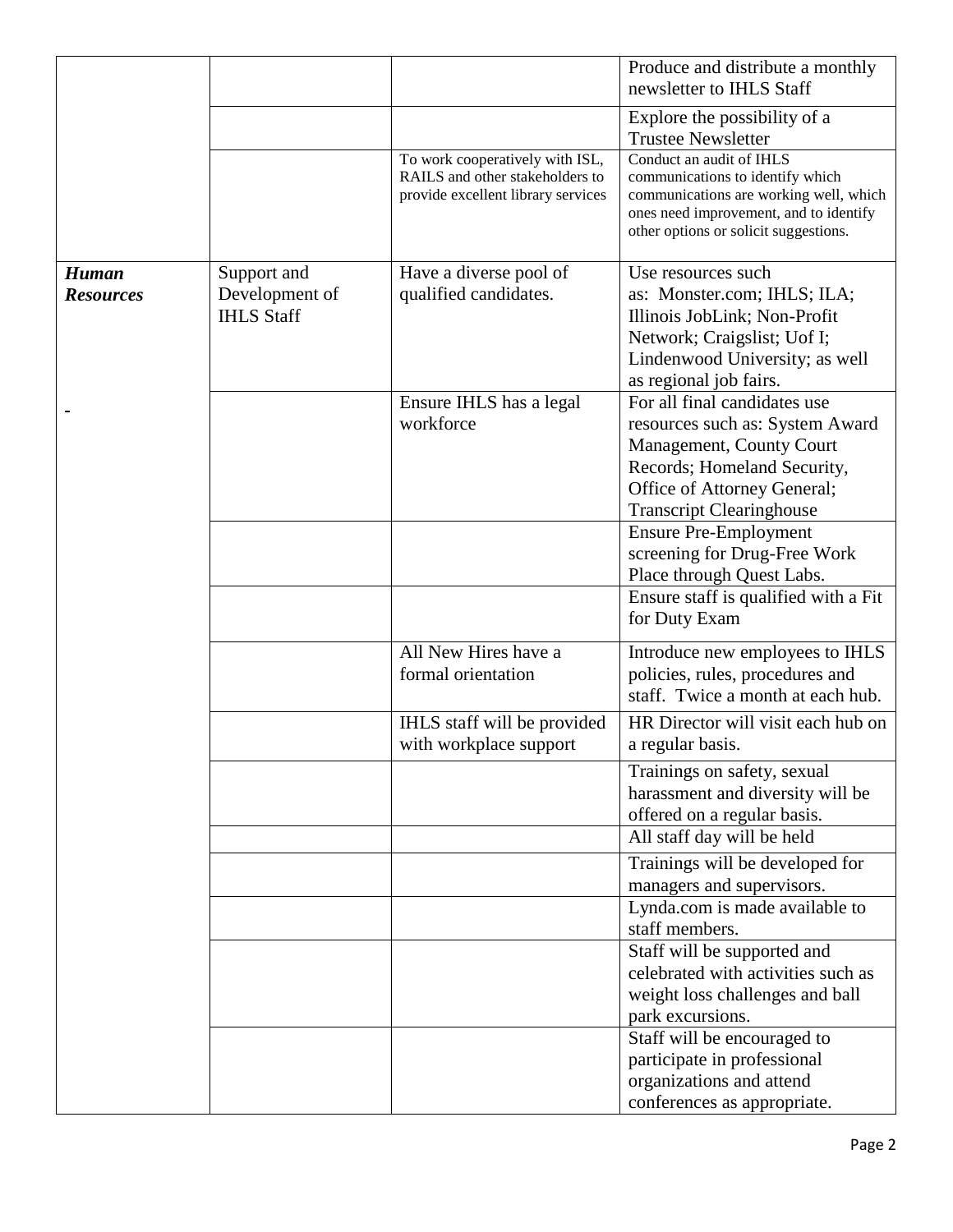|                      |                                                                                       | Ensure HR compliance and<br>procedures are up to date<br>with current employment<br>laws                                                                                                                                       | HR Director will identify and<br>attend HR professional<br>development opportunities.                                                                             |
|----------------------|---------------------------------------------------------------------------------------|--------------------------------------------------------------------------------------------------------------------------------------------------------------------------------------------------------------------------------|-------------------------------------------------------------------------------------------------------------------------------------------------------------------|
|                      |                                                                                       | To provide professional<br>development for staff                                                                                                                                                                               | Staff will be encouraged to<br>identify and attend meetings and<br>conferences that enhance their<br>individual professional<br>development.                      |
| IT                   | To provide the IT<br>support necessary for<br><b>IHLS</b> to function<br>efficiently. | Provide support for Core<br><b>System Services</b>                                                                                                                                                                             | Provide software and technical<br>assistance for members of the<br>LLSAP as it relates to the services<br>of SHARE.                                               |
|                      |                                                                                       |                                                                                                                                                                                                                                | Support staff at all office locations<br>and provide remote support<br>through applications like<br>LogMeIn and Adobe Connect.<br>Maintain web services for IHLS, |
|                      |                                                                                       |                                                                                                                                                                                                                                | SHARE as well as support for<br>IMSA sites.                                                                                                                       |
|                      |                                                                                       |                                                                                                                                                                                                                                | Maintain SHARE helpdesk<br>software to track and repair<br>problems reported by SHARE<br>membership.                                                              |
|                      |                                                                                       |                                                                                                                                                                                                                                | Work with Operations<br>to implement and maintain the<br>driver counting project utilizing<br>tablets.                                                            |
| <b>Board Support</b> | Create a seamless<br>process for future<br>board and committee<br>meetings.           | Work with members to<br>determine what works best<br>for them. Create processes<br>that will eliminate delays<br>and will increase<br>communication. Created<br>quarterly calendar to<br>provide one stop for all<br>meetings. | Provide support for monthly<br>meetings for the board and six<br>committees.                                                                                      |
|                      | 100% State and<br>Federal compliance<br>IHLS/Board                                    | Assure all board members<br>are compliant with regards<br>to state and federal<br>law. Assure all material is<br>updated.                                                                                                      | Submit all documentation to<br>board members as requirements<br>annually/or when new members<br>are oriented periodically                                         |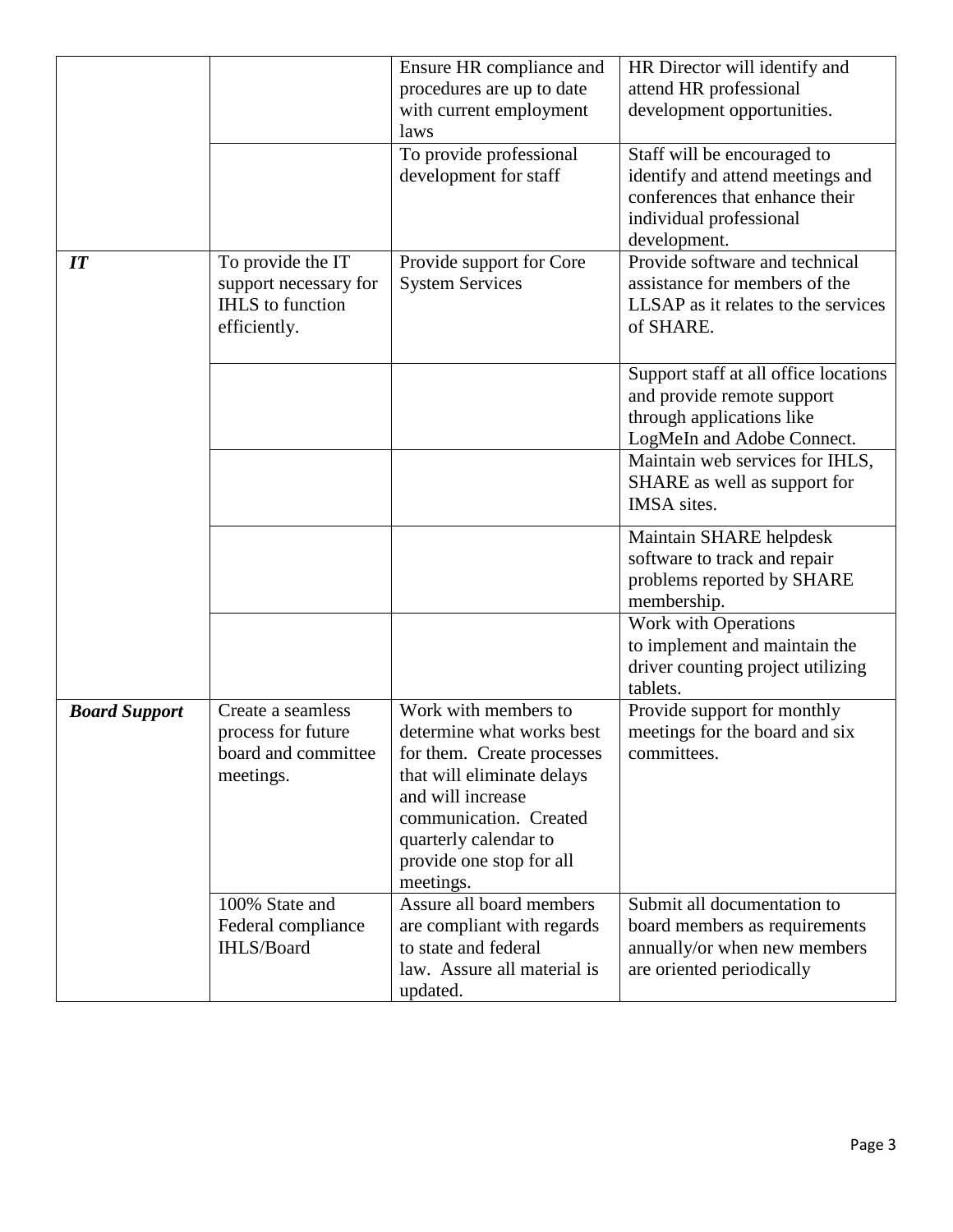| <b>Record</b><br><b>Retention</b>        | Retain and purge<br>materials on an<br>approved schedule.                                                                  | Researching, compiling,<br>assimilating and preparing<br>material (using executive<br>team resources) to assure<br>that all data is handled in | Continue the process begun with<br>the merger of the four legacy<br>systems.                                                                                |
|------------------------------------------|----------------------------------------------------------------------------------------------------------------------------|------------------------------------------------------------------------------------------------------------------------------------------------|-------------------------------------------------------------------------------------------------------------------------------------------------------------|
|                                          |                                                                                                                            | compliance with the States<br>library data retention<br>policy.                                                                                |                                                                                                                                                             |
|                                          |                                                                                                                            |                                                                                                                                                | Follow records retention schedule for<br>IHLS.                                                                                                              |
| <b>Grant Document</b><br><b>Tracking</b> | Maintain and track all<br>grant documentation and<br>due dates                                                             | To create tracking data sheet, and<br>notification process                                                                                     | Submit all grants and submissions by<br>deadline on the quarterly basis required                                                                            |
| <b>Membership</b>                        | Membership of all system<br>agencies will be reviewed<br>on an annual basis.                                               | To support the Annual<br>Certification process supported<br>by IHLS Staff                                                                      | Staff will monitor and follow-up with<br>libraries having membership challenges,<br>as well as libraries interested in joining<br>the automation consortium |
| <b>Networking</b>                        | To make IHLS an<br>active partner in<br>statewide and<br>national initiatives<br>that support enhanced<br>library service. | To support the Illinois<br>Service Hub Application to<br>the Digital Public Library<br>of America (DPLA)                                       | The Cataloging Maintenance<br>Center will write metadata and<br>other transcripts as needed.                                                                |
|                                          |                                                                                                                            |                                                                                                                                                | <b>IHLS</b> will disseminate<br>information to all members<br>regarding how they can<br>participate in the DPLA project<br>moving forward.                  |
|                                          |                                                                                                                            |                                                                                                                                                | IHLS will work with the ISL and<br>other library organizations to<br>promote the DPLA service hub<br>statewide.                                             |
|                                          |                                                                                                                            |                                                                                                                                                | Partner with statewide<br>stakeholders in planning the<br>combined "Library State of Mind"<br>Conference for the fall of 2015                               |
|                                          |                                                                                                                            |                                                                                                                                                | Explore opportunities for shared<br>services in consulting and<br>continuing education                                                                      |
|                                          |                                                                                                                            |                                                                                                                                                | Participate, as asked, in<br>committee work that will benefit<br>our stakeholders.                                                                          |
| <b>Accounting</b><br><b>Operations</b>   | On time delivery of<br>financial reports.                                                                                  | Fiscal year audit completed<br>and submitted to Illinois<br><b>State Library by September</b><br>30.                                           | Analysis of FY2015 transactions<br>and adjusting entries in July.                                                                                           |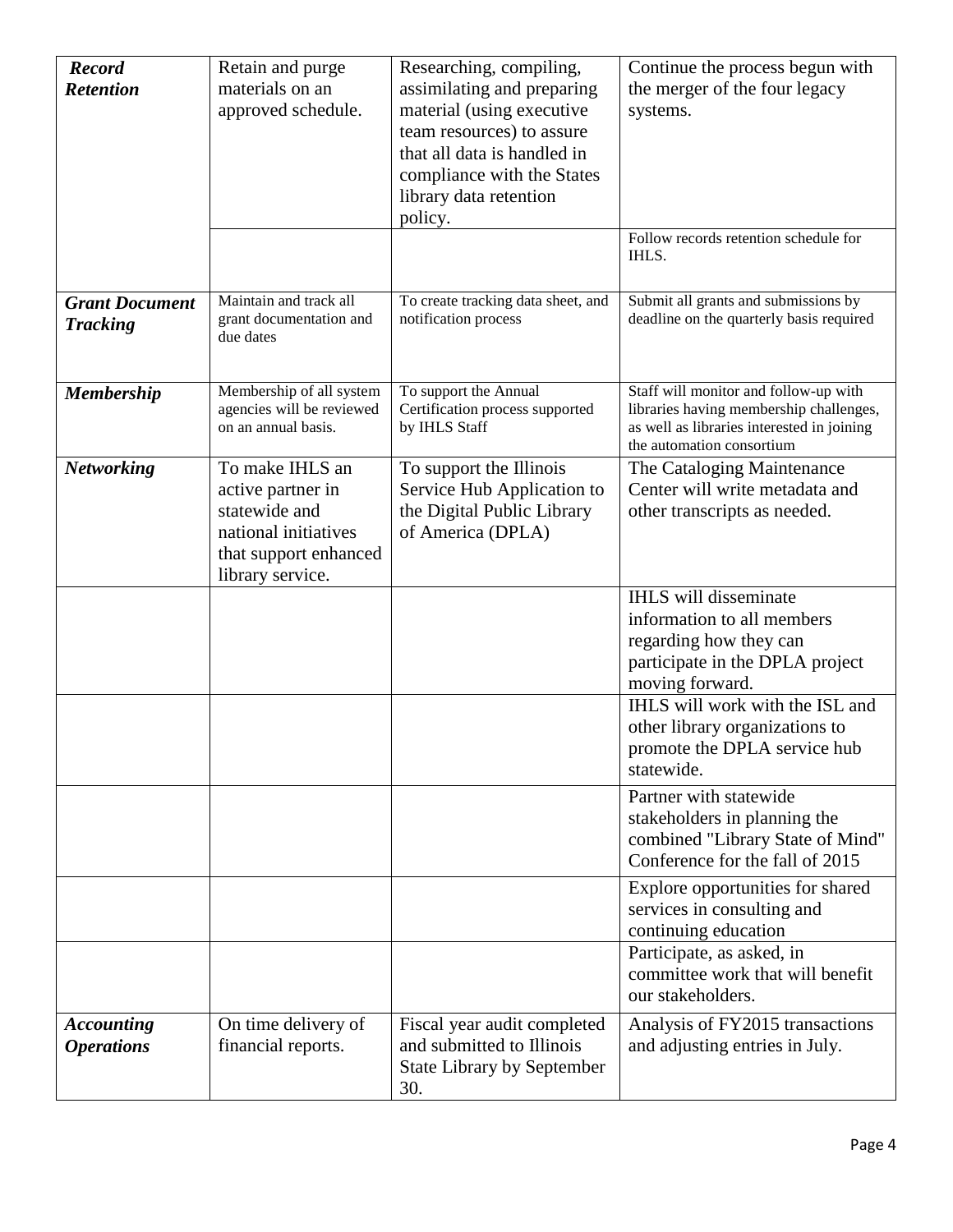|                                                                              |                                                                                                                                                    | Auditing firm on-site in August.                                                                                                        |
|------------------------------------------------------------------------------|----------------------------------------------------------------------------------------------------------------------------------------------------|-----------------------------------------------------------------------------------------------------------------------------------------|
|                                                                              | All grant reports submitted<br>to Illinois State Library 15<br>days after end of fiscal<br>quarter.                                                | All transactions for the month<br>prior must be received by the 10th<br>day of the month.                                               |
|                                                                              | Statement of activities, bill<br>list, credit card transaction<br>report and cash flow<br>analysis reports completed<br>middle of following month. | All transactions for the month<br>prior must be received by the 10th<br>day of the month.                                               |
| Continued<br>implementation of<br>Abila financial<br>management<br>software. | <b>Implement</b> paperless<br>timekeeping and payroll<br>processing system.                                                                        | Hours worked will be input into<br>HR system when worked.                                                                               |
|                                                                              |                                                                                                                                                    | Direct deposit vouchers to be<br>emailed to employees.                                                                                  |
|                                                                              | Develop implementation<br>schedule for Human<br><b>Resources Information</b><br>System (HRIS) component<br>of Abila software.                      | Investigate employee self-service<br>information options for the<br>organization.                                                       |
|                                                                              | Appropriate staff have real<br>time access to financial data<br>for budgeting purposes.                                                            | Department and grant managers<br>set up with executive view rights<br>for their areas of responsibility<br>only on accounting software. |
| Financial procedures<br>consistent with<br>current fiscal climate.           | Updated credit card<br>program.                                                                                                                    | Evaluate vendor, policy and staff<br>usage.                                                                                             |
|                                                                              | Implement pre-approval<br>process for purchases.                                                                                                   | Excluding fuel card and routine<br>transactions, prior approval<br>required from Executive Director<br>or Chief Fiscal Officer.         |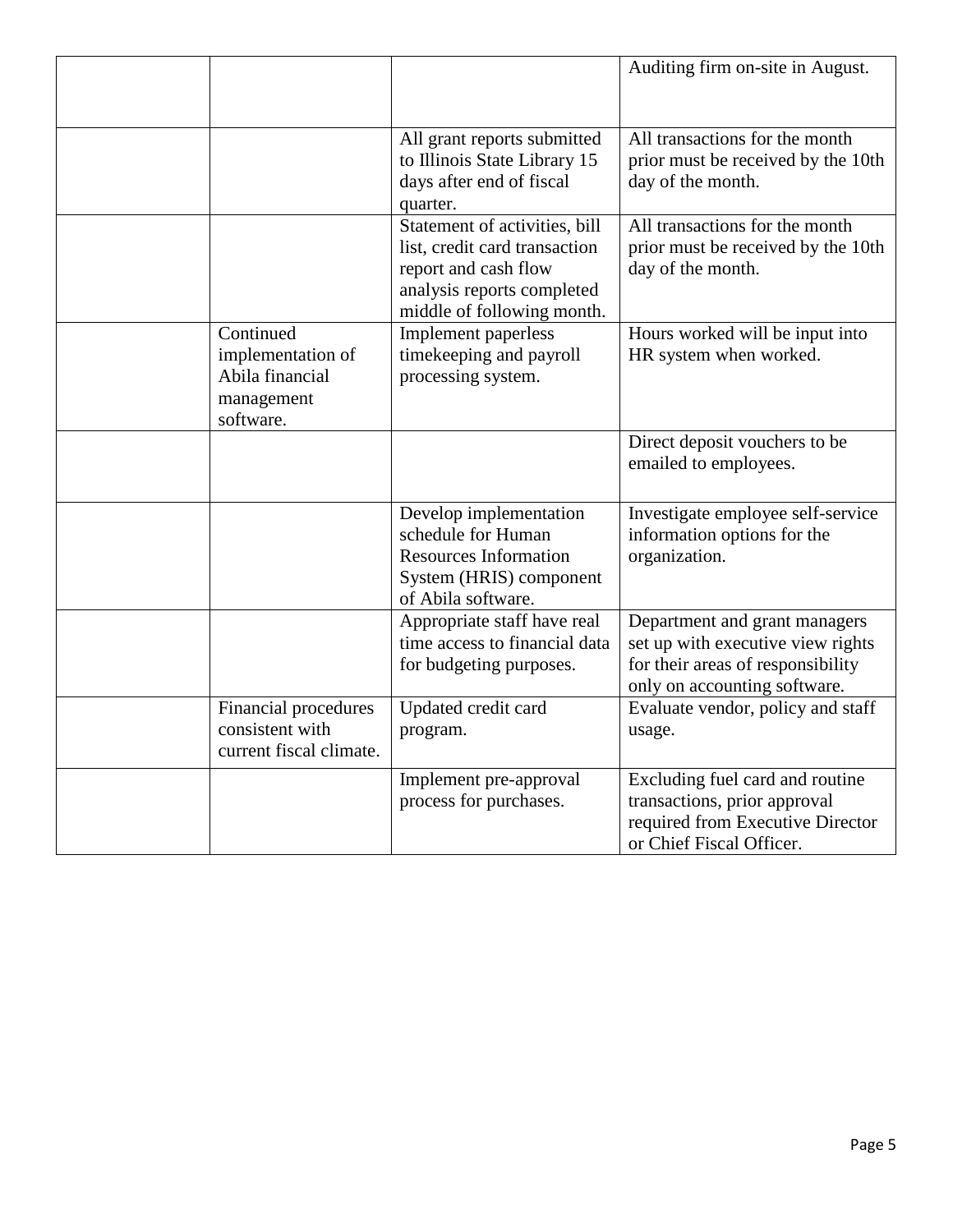## **2. BIBLIOGRAPHIC ACCESS:**

As a cornerstone of resource sharing, Bibliographic Access services in FY16 will promote:

- The availability of bibliographic support in a variety of methods including cataloging and database maintenance for the SHARE Consortium, cataloging training for SHARE members and statewide support through the Cataloging Maintenance Center.
- Access to digitalized information found in Illinois libraries and at IDA by providing information on formation and content of Metadata.
- A new pilot project that will provide cataloging services to members of three RAILS consortia.

| <b>BIBLIOGRAPHIC ACCESS</b>                |                                                                                                                                                                                      |                                                                                                                                                                                                                                    |                                                                                                                                                                                                           |
|--------------------------------------------|--------------------------------------------------------------------------------------------------------------------------------------------------------------------------------------|------------------------------------------------------------------------------------------------------------------------------------------------------------------------------------------------------------------------------------|-----------------------------------------------------------------------------------------------------------------------------------------------------------------------------------------------------------|
| <b>Service</b><br><b>Priority</b>          | Goal                                                                                                                                                                                 | Objective                                                                                                                                                                                                                          | <b>Activities</b>                                                                                                                                                                                         |
| Cataloging<br>Services for<br><b>SHARE</b> | To provide cataloging<br><b>Services for SHARE</b><br>member libraries                                                                                                               | To provide a full level OCLC<br>bibliographic record for the<br><b>SHARE</b> database                                                                                                                                              | Catalog materials and set<br>holdings in OCLC<br>WorldCat. Import<br>bibliographic records into the<br><b>SHARE</b> database                                                                              |
|                                            |                                                                                                                                                                                      |                                                                                                                                                                                                                                    | Staff will maintain statistics<br>documenting the number of<br>items cataloged and the<br>libraries for whom they were<br>cataloged                                                                       |
|                                            |                                                                                                                                                                                      | To answer questions<br>concerning<br>seaching/matching, item<br>information, how to find, and<br>statistics, etc. for SHARE<br>member libraries.                                                                                   | Answer emails, answer help<br>tickets and phone calls.                                                                                                                                                    |
|                                            |                                                                                                                                                                                      | To input "on order"<br>bibliographic records and<br>equipment records for<br>member libraries                                                                                                                                      | Input bibliographic records into<br><b>SHARE</b> based on information<br>from forms and e-mails.                                                                                                          |
|                                            | To increase usability of the<br>SHARE database by<br>cleaning up duplicate<br>records and incorrect<br>cataloging and maintaining<br>authority files in the<br><b>SHARE</b> database | User access to information<br>resources will be improved<br>as the result of the SHARE<br>database containing fewer<br>less than full level<br>bibliographic records and<br>fewer duplicate bibliographic<br>and authority records | Identify and merge duplicate<br>bibliographic records found in<br>SHARE database; check for<br>and remove provisional<br>bibliographic records; check<br>for and mark ON THE FLY<br>bibliographic records |
|                                            |                                                                                                                                                                                      |                                                                                                                                                                                                                                    | Import weekly authority record<br>changes and make corrections<br>as necessary                                                                                                                            |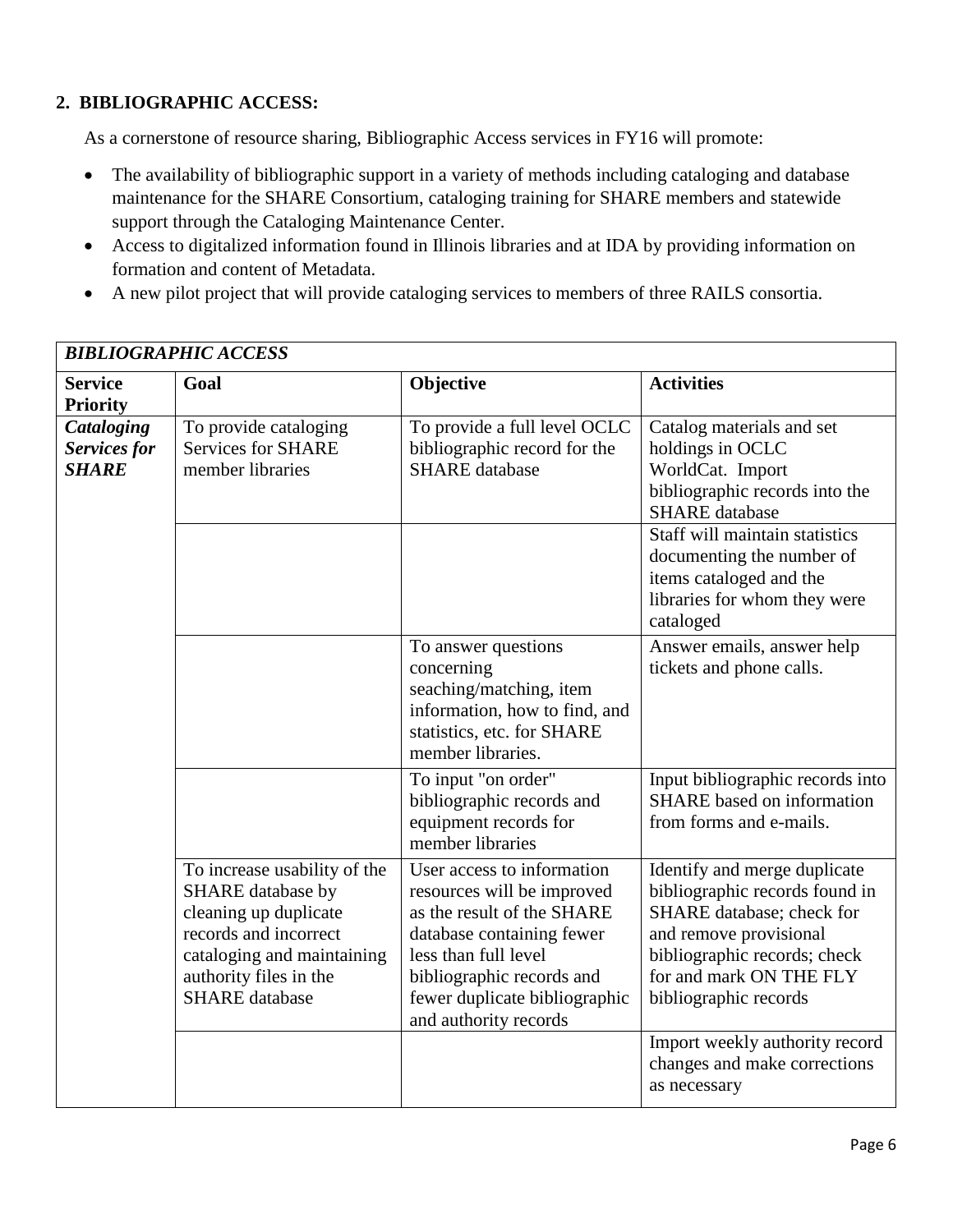|                                                   |                                                                                                                                                                                                                                                     |                                                                                                                                                                                                                                   | Create and maintain local serial<br>authority records for titles<br>found in SHARE                                                                                                                                                                                                     |
|---------------------------------------------------|-----------------------------------------------------------------------------------------------------------------------------------------------------------------------------------------------------------------------------------------------------|-----------------------------------------------------------------------------------------------------------------------------------------------------------------------------------------------------------------------------------|----------------------------------------------------------------------------------------------------------------------------------------------------------------------------------------------------------------------------------------------------------------------------------------|
| <b>Cataloging</b><br><b>Training</b>              | To increase the<br>understanding and skills in<br>bibliographic services and<br>cataloging for members<br>libraries and to stay current<br>with national, state and<br>local policies such as RDA,<br>AACR2, OCLC and<br><b>Library of Congress</b> | For "Cataloging" libraries to<br>maintain 15 hours of<br>cataloging continuing<br>education per fiscal year                                                                                                                       | <b>Monthly Cataloging Sessions</b><br>via Adobe Connect;<br>Monograph Cataloging;<br>Authority/Subject Analysis;<br><b>OCLC</b> Connexion and other<br>classes                                                                                                                         |
|                                                   |                                                                                                                                                                                                                                                     | For member libraries to<br>correctly search and match to<br>bibliographic records found<br>in the SHARE database<br>based on item in hand or<br>question from patron.                                                             | <b>Monthly Cataloging Sessions;</b><br>Monthly Chat session; Reports<br>training; and other as needed<br>training                                                                                                                                                                      |
| Cataloging<br><b>Maintenance</b><br><b>Center</b> | To provide cataloging and<br>bibliographic services for<br>the libraries in RAILS and<br>IHLS in order to increase<br>access and encourage<br>resource sharing of<br>information resources<br>found in Illinois libraries                           | User access to information<br>resources will be improved<br>as the result of LLSAP<br>databases containing fewer<br>"less than full level"<br>bibliographic records and<br>fewer duplicate bibliographic<br>and authority records | Identify records that lack<br>OCLC accession numbers in<br>the IHLS SHARE database,<br>and coordinate with the holding<br>libraries in order to find full<br>level OCLC records, import<br>into the SHARE database and<br>delete the older record.                                     |
|                                                   |                                                                                                                                                                                                                                                     |                                                                                                                                                                                                                                   | Provide full level OCLC<br>records for substandard local<br>records from the RAILS<br>PrairieCat database---<br>requesting physical items when<br>necessary in order to identify or<br>upgrade corresponding OCLC<br>records---to PrairieCat staff for<br>importation into PrairieCat. |
|                                                   |                                                                                                                                                                                                                                                     |                                                                                                                                                                                                                                   | Identify and merge duplicate<br>bibliographic and authority<br>records in the SHARE database                                                                                                                                                                                           |
|                                                   |                                                                                                                                                                                                                                                     |                                                                                                                                                                                                                                   | SHARE will maintain quarterly<br>spreadsheets documenting the<br>number of bibliographic<br>records upgraded and for<br>whom, and the number of<br>duplicate bibliographic and<br>authority records merged in the<br><b>SHARE</b> database                                             |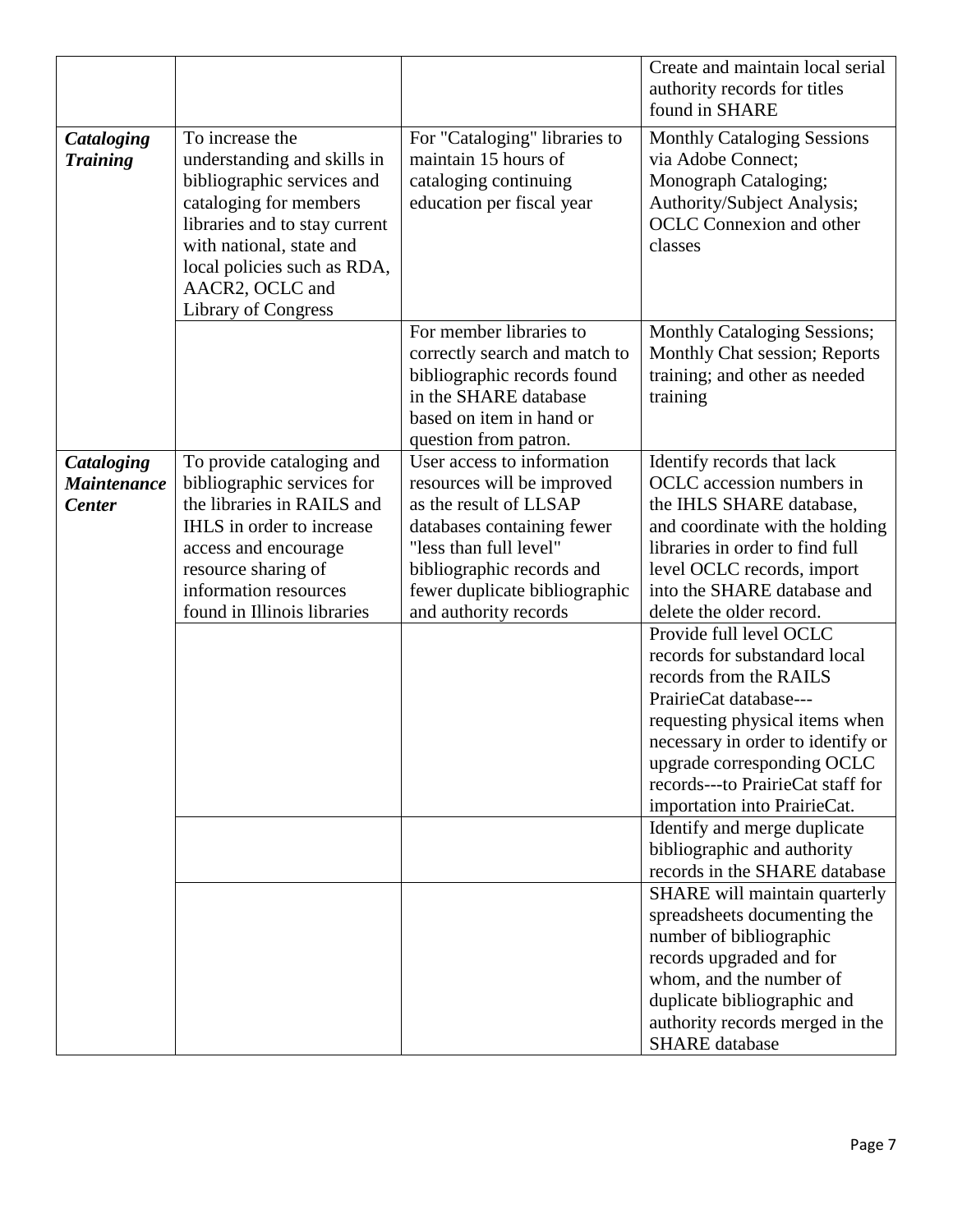|                                                                                                                                                                   | User access to Illinois<br>libraries' special collections<br>will be established via CMC<br>cataloging of these resources | Continue to publicize this<br>service via the IHLS web site<br>and contacts with Illinois<br><b>LLSAP</b> staff and current<br>service recipients.<br>Use system courier service and<br>ILDS for transport of special |
|-------------------------------------------------------------------------------------------------------------------------------------------------------------------|---------------------------------------------------------------------------------------------------------------------------|-----------------------------------------------------------------------------------------------------------------------------------------------------------------------------------------------------------------------|
|                                                                                                                                                                   |                                                                                                                           | collections materials to and<br>from the CMC                                                                                                                                                                          |
|                                                                                                                                                                   |                                                                                                                           | Travel to libraries to catalog<br>materials too fragile or unique<br>for transport via courier.                                                                                                                       |
|                                                                                                                                                                   |                                                                                                                           | Catalog materials and set<br>holdings in OCLC WorldCat<br>and supply RAILS LLSAP<br>staff with the resultant<br>bibliographic records. CMC<br>staff will import the resultant<br>records into SHARE                   |
|                                                                                                                                                                   |                                                                                                                           | Staff will maintain statistics<br>documenting the number of<br>items cataloged and the<br>libraries for whom they were<br>cataloged.                                                                                  |
|                                                                                                                                                                   | Contribute at least 100 name<br>or uniform title authority<br>records to the Library of<br>Congress Authorities.          | IHLS catalogers will submit<br>works requiring new name<br>and/or uniform title authority<br>records to NACO trained CMC<br>staff.                                                                                    |
|                                                                                                                                                                   |                                                                                                                           | Staff will create and distribute<br>authority records via OCLC<br>Connexion and, when<br>necessary, supply the resultant<br>records to LLSAP staff for<br>importation.                                                |
|                                                                                                                                                                   |                                                                                                                           | Staff will maintain statistics<br>documenting authority record<br>creation.                                                                                                                                           |
| To support access to<br>digitalized information<br>found in Illinois libraries<br>and at IDA by providing<br>information on formation<br>and content of metadata. | User access to digitalized<br>information will be<br>established by CMC<br>providing metadata for these<br>items.         | Publicize this service via the<br>IHLS web site and contacts<br>with Illinois LLSAP staff and<br>current service recipients.                                                                                          |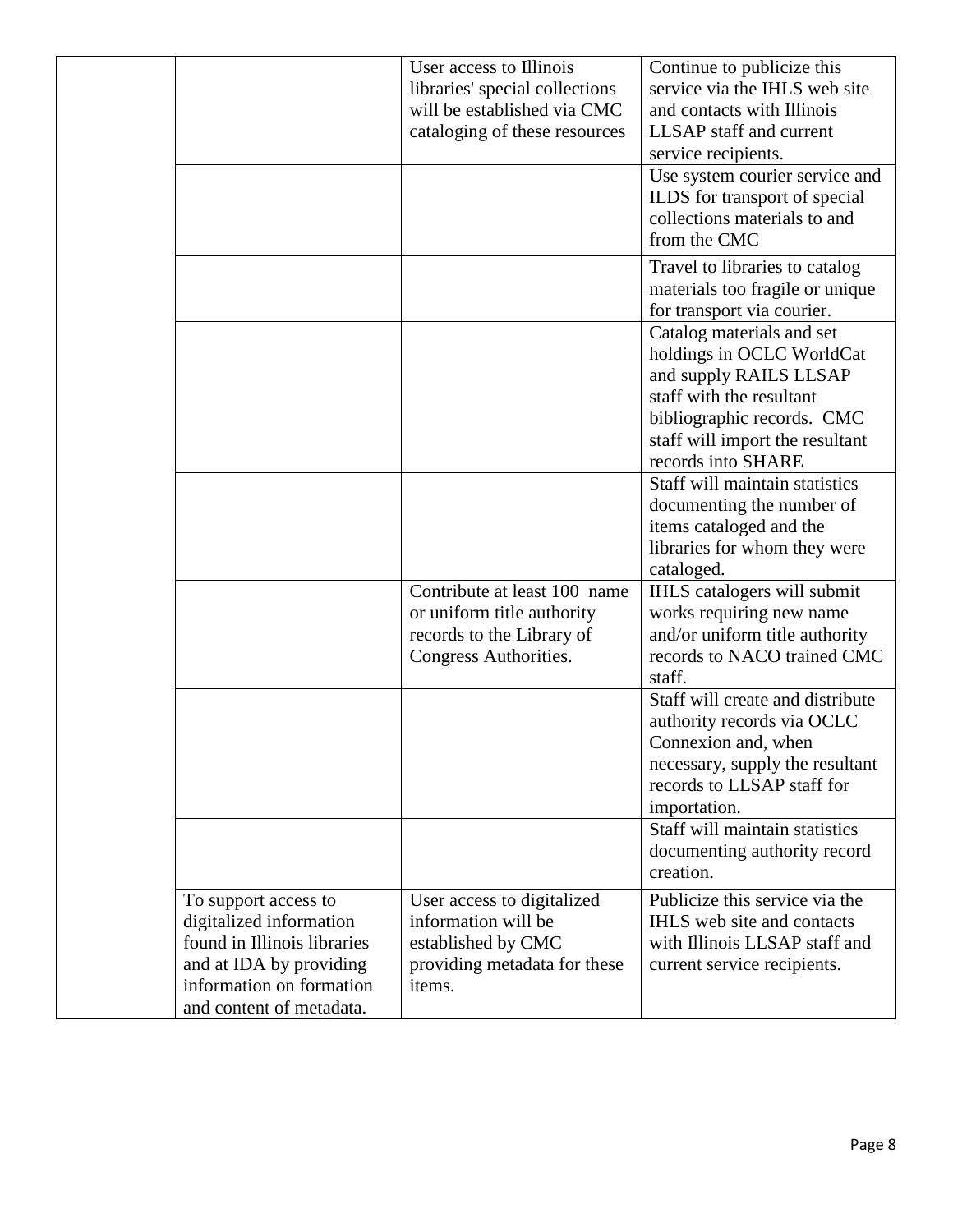|                                               |                                                                                                                                       |                                                                                                     | Work with the library to<br>determine what information is<br>needed for metadata, where<br>metadata and digital images<br>will reside, and create the<br>metadata if necessary<br>Staff will maintain statistics<br>documenting the number of<br>items for which metadata was<br>created and the library for<br>whom the metadata was<br>created. |
|-----------------------------------------------|---------------------------------------------------------------------------------------------------------------------------------------|-----------------------------------------------------------------------------------------------------|---------------------------------------------------------------------------------------------------------------------------------------------------------------------------------------------------------------------------------------------------------------------------------------------------------------------------------------------------|
| Cataloging<br>for RAILS                       | To provide cataloging<br>services for Magic,<br>PrairieCat, and RSA<br>LLSAPS.                                                        | To provide a full level OCLC<br>bibliographic record for the<br><b>LLSAP</b> database               | Catalog materials and set<br>holdings in OCLC WorldCat<br>and supply RAILS LLSAP<br>staff with the resultant<br>bibliographic records.                                                                                                                                                                                                            |
|                                               |                                                                                                                                       |                                                                                                     | Staff will maintain statistics<br>documenting the number of<br>items cataloged and the<br>libraries for whom they were<br>cataloged.                                                                                                                                                                                                              |
|                                               |                                                                                                                                       | To provide support for the<br>LLSAP cataloging staff                                                | Maintain contact with the<br>different LLSAP staff members<br>to ensure that local cataloging<br>standards are met.                                                                                                                                                                                                                               |
| <b>TMQ</b> (The<br><b>MARC</b> of<br>Quality) | Improve the quality of the<br>SHARE database, thus<br>improving user access to<br>information resources                               | Analyze reports from TMQ<br>and anticipate decreases in<br>error rates.                             | Identify and merge duplicate<br>bibliographic records in the<br><b>SHARE</b> database.                                                                                                                                                                                                                                                            |
|                                               |                                                                                                                                       |                                                                                                     | Make corrections to<br>bibliographic records as found<br>on reports from TMQ                                                                                                                                                                                                                                                                      |
|                                               | <b>OCLC</b> WorldCat holdings<br>for member libraries are<br>updated in a timely manner,<br>which should increase<br>resource sharing | To keep a statistical count of<br>how many holding records<br>are added to and deleted from<br>OCLC | Maintain spreadsheets<br>documenting the number of<br>WorldCat holdings altered, as<br>reported by WorldCat.                                                                                                                                                                                                                                      |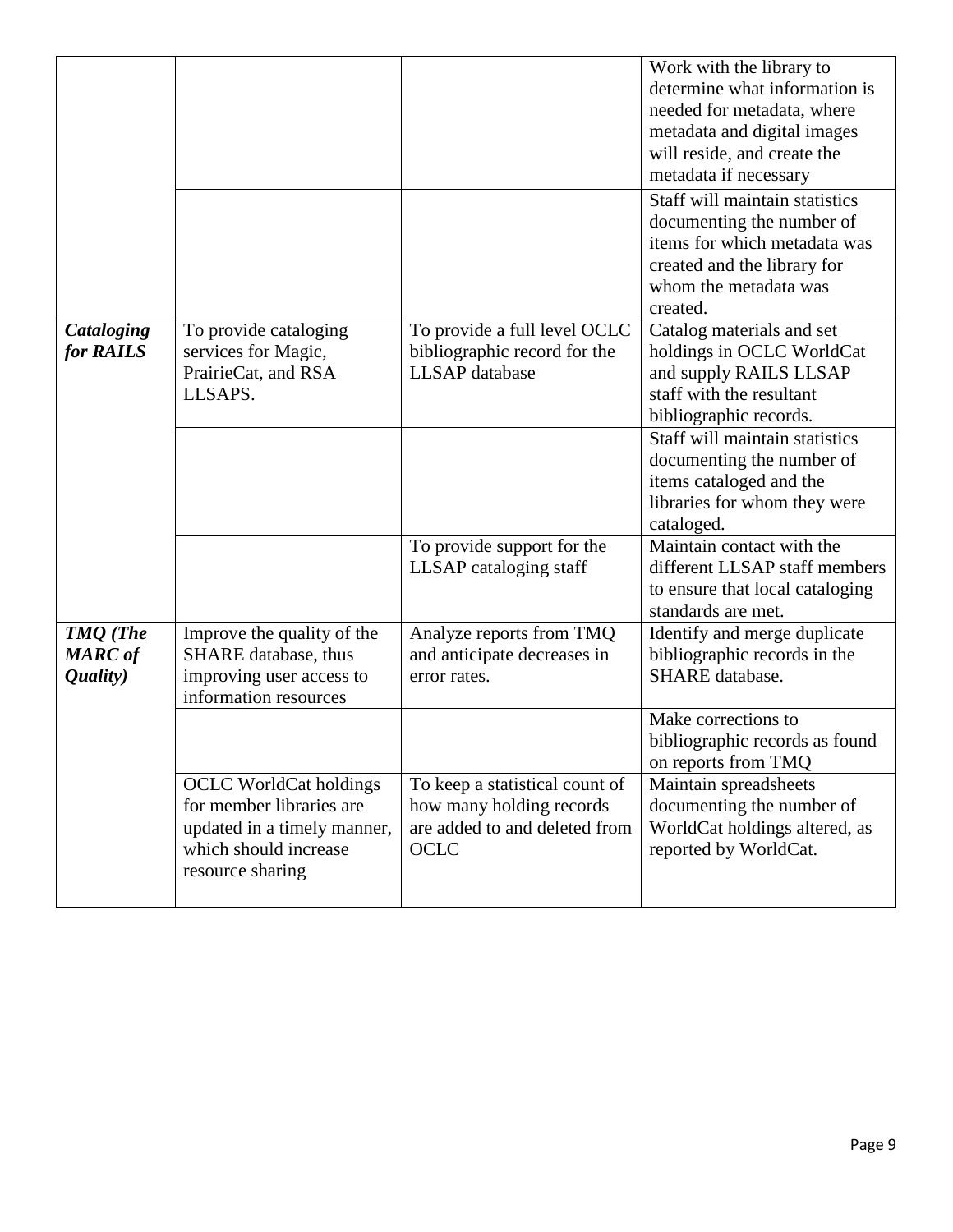### **3. RESOURCE SHARING:**

RESOURCE SHARING efforts during FY16 will:

- Highlight the focus on full participation in resource sharing within the revised system standards.
- Make a system-wide effort to use multiple channels of communications and formats of continuing education to ensure libraries are familiar with the revised ILLINET Interlibrary Loan Code.
- Continue the development of our LLSAP through the promotion of the DREAM Grant. Of particular focus will be a concerted effort to raise awareness and participation among our school district members. Additionally, the work to bring transitional members to the point of going live on SHARE will involve a significant amount of staff time and attention.
- Continue to enhance and improve services for existing LLSAP members through attention to current practices and policies and being alert to opportunities for improvement that might present themselves during the fiscal year.
- Research and review eResources that would be beneficial to our stakeholders. E-Resources that are adopted for system use will be promoted throughout the system with the expectation of increased participation.

| <b>RESOURCE SHARING</b>           |                                                                                      |                                   |                                                                                                                                   |  |
|-----------------------------------|--------------------------------------------------------------------------------------|-----------------------------------|-----------------------------------------------------------------------------------------------------------------------------------|--|
| <b>Service</b><br><b>Priority</b> | Goal                                                                                 | Objective                         | <b>Activities</b>                                                                                                                 |  |
| <b>LLSAP</b><br>(SHARE)           | Provide an<br>innovative<br>resource<br>discovery,<br>sharing and<br>delivery system | <b>Encourage Resource Sharing</b> | Monitor SHARE policy and protocol<br>compliance and coordinate those policies<br>with IHLS policies regarding resource<br>sharing |  |
|                                   |                                                                                      |                                   | Assist member libraries in promoting<br>their participation in reciprocal<br>borrowing within IHLS and statewide                  |  |
|                                   |                                                                                      |                                   | Maintain non-resident borrower card<br>purchase locations on the IHLS Website                                                     |  |
|                                   |                                                                                      |                                   | Promote the resource sharing capabilities<br>of the LLSAP to all member libraries                                                 |  |
|                                   |                                                                                      |                                   | Support patron initiated interlibrary loan<br>for LLSAP members                                                                   |  |
|                                   |                                                                                      |                                   | Provide training on how to effectively<br>use tools for interlibrary loan beyond the<br>LLSAP using OCLC WorldShare               |  |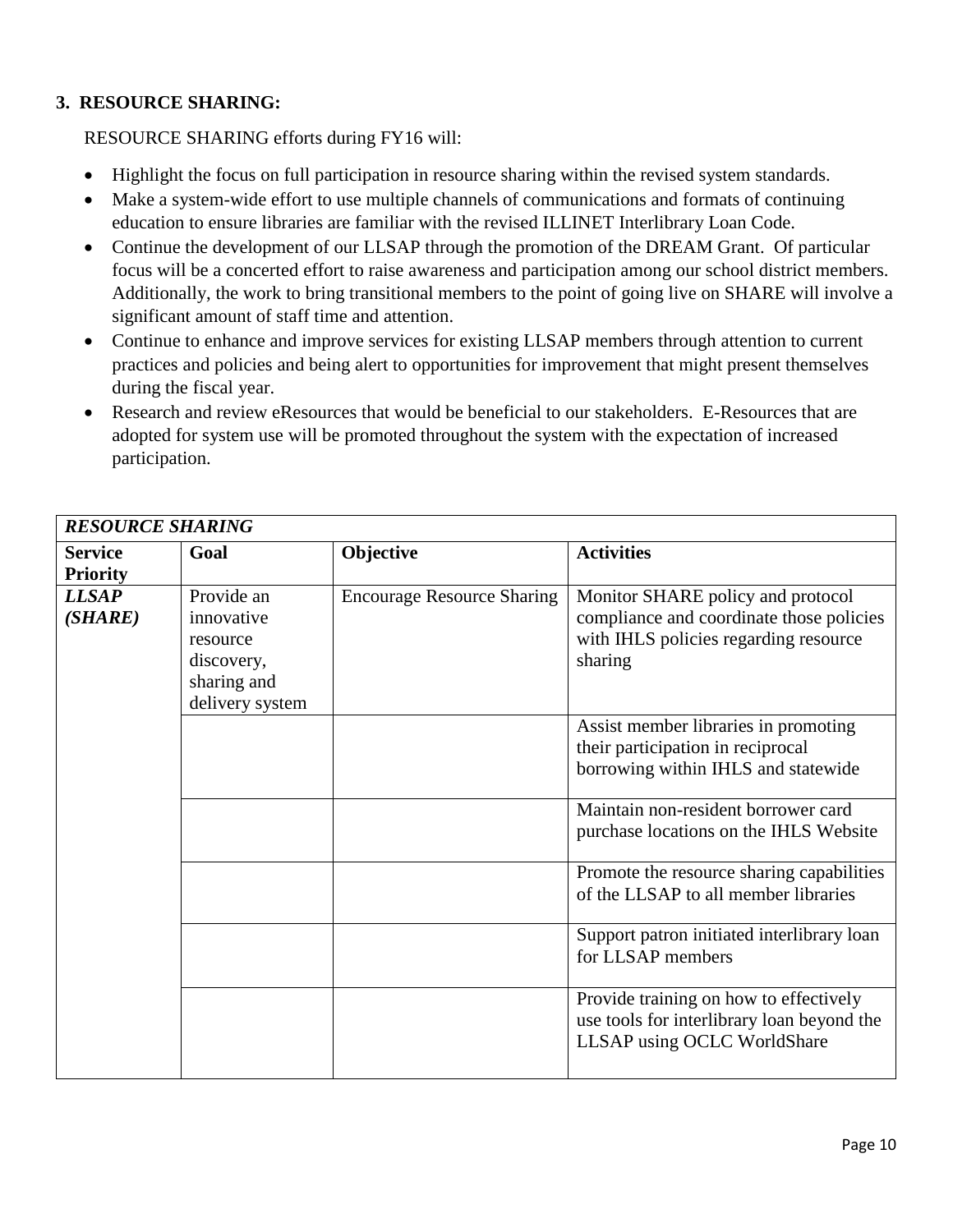|  |                                                                                                          | Utilize training on the SHARE Polaris<br>platform for all available modules across<br>a variety of delivery methods. When<br>appropriate, interlibrary loan, reciprocal<br>borrowing and reciprocal access as well<br>as copyright will be addressed.                                |
|--|----------------------------------------------------------------------------------------------------------|--------------------------------------------------------------------------------------------------------------------------------------------------------------------------------------------------------------------------------------------------------------------------------------|
|  |                                                                                                          | Monitor the progress of member<br>agencies in adopting the<br>recommendations of the revisions in<br>delivery and ILL policies and processes.                                                                                                                                        |
|  |                                                                                                          | Explore the cost and capability of<br>interoperability with libraries<br>independent of the LLSAPs.                                                                                                                                                                                  |
|  | Provide a framework for<br>members to participate in a<br>state-of-the-art integrated<br>library system. | Act as legal and financial authority for<br><b>SHARE</b>                                                                                                                                                                                                                             |
|  |                                                                                                          | Manage the SHARE investment account                                                                                                                                                                                                                                                  |
|  |                                                                                                          | Continue to evaluate current LLSAP<br>policies and the development of uniform<br>policies for SHARE with the SHARE<br>Executive Committee. Analyze trends in<br>data and in the library marketplace to<br>determine opportunities for changes and<br>enhancements of LLSAP services. |
|  |                                                                                                          | Apply for appropriate grants to provide<br>enhancements to the SHARE catalog                                                                                                                                                                                                         |
|  |                                                                                                          | Employ a variety of instructional<br>methods to allow SHARE members to<br>work effectively and efficiently with the<br>ILS, and other shared databases.                                                                                                                              |
|  |                                                                                                          | Assist with the migration of libraries<br>who do not wish to continue to<br>participate in the SHARE LLSAP.                                                                                                                                                                          |
|  |                                                                                                          | Support the SHARE Helpdesk to track<br>concerns and technical issues with the<br><b>ILS</b>                                                                                                                                                                                          |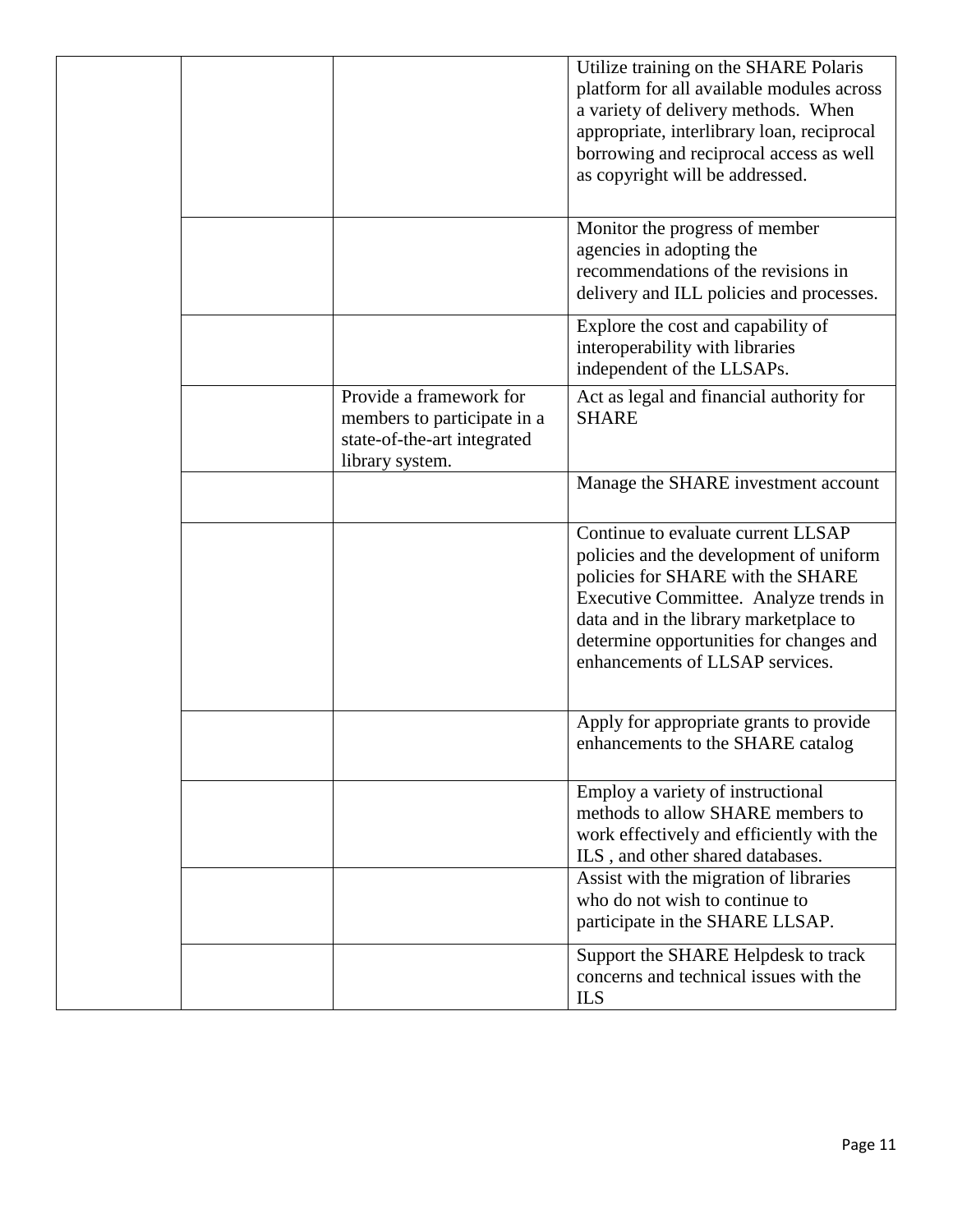|                                         |                                                                                 |                                                                                                                                                       | Continue the development and<br>enhancement of the SHARE website to<br>meet the informational and training<br>needs of the IHLS libraries. Provide<br>software and technical support for<br>members of the LLSAP.           |
|-----------------------------------------|---------------------------------------------------------------------------------|-------------------------------------------------------------------------------------------------------------------------------------------------------|-----------------------------------------------------------------------------------------------------------------------------------------------------------------------------------------------------------------------------|
| <b>LLSAP</b><br><b>Development</b>      | Increase<br>members<br>participating in<br><b>SHARE</b>                         | Continue to promote the<br>growth of SHARE through<br>the DREAM Grant<br>opportunity.                                                                 | Libraries will continue to be made aware<br>of the grant opportunity in conjunction<br>with the focus on full participation in<br>Resource Sharing.                                                                         |
| <b>Interlibrary</b><br><b>Loan Code</b> | Increase<br>familiarity and<br>compliance with<br>the Interlibrary<br>Loan Code | Provide educational<br>opportunities for member<br>agencies to learn the<br>implications of the revised<br>ILL Code.                                  | Online and in person formats will be<br>used to reach out and train our multi-type<br>membership, $\mathcal{L}$ .                                                                                                           |
|                                         |                                                                                 | Monitor the progress of<br>member agencies in<br>adopting the<br>recommendations of the<br>revisions in the ILL Code.                                 | <b>SHARE Circulation &amp; Resource Sharing</b><br>staff will maintain regular contact with<br>member libraries to help ensure<br>understanding and compliance with the<br>ILL Code.                                        |
| eResources                              | Increase<br>familiarity with<br>and utilization of<br>eResources.               | Increase use of eResources<br>in SHARE member libraries<br>including (but not limited to)<br>eRead Illinois, eMagazines<br>and third-party databases. | Contact various eResource providers to<br>obtain quotes and information about their<br>services to provide to member libraries,<br>via posting on the SHARE website and<br>email messages.                                  |
|                                         |                                                                                 |                                                                                                                                                       | Provide on-site assistance to library staff<br>on use of eResources, who will, in turn,<br>provide training to their patrons.                                                                                               |
|                                         |                                                                                 |                                                                                                                                                       | Create training videos and materials for<br>member library use.                                                                                                                                                             |
|                                         |                                                                                 |                                                                                                                                                       | Work on integrating eResources with<br>Polaris, to facilitate ease of patron use of<br>eResources.                                                                                                                          |
|                                         |                                                                                 |                                                                                                                                                       | Develop an eResource Committee to<br>review products, policies, and practices.<br>The committee will be populated by<br>representatives of the SHARE governing<br>organization, SHARE member libraries,<br>and SHARE staff. |
|                                         |                                                                                 |                                                                                                                                                       | Develop consortia for the purpose of<br>sharing electronic resources, as<br>appropriate to meet the needs of<br>interested library members and their<br>patrons.                                                            |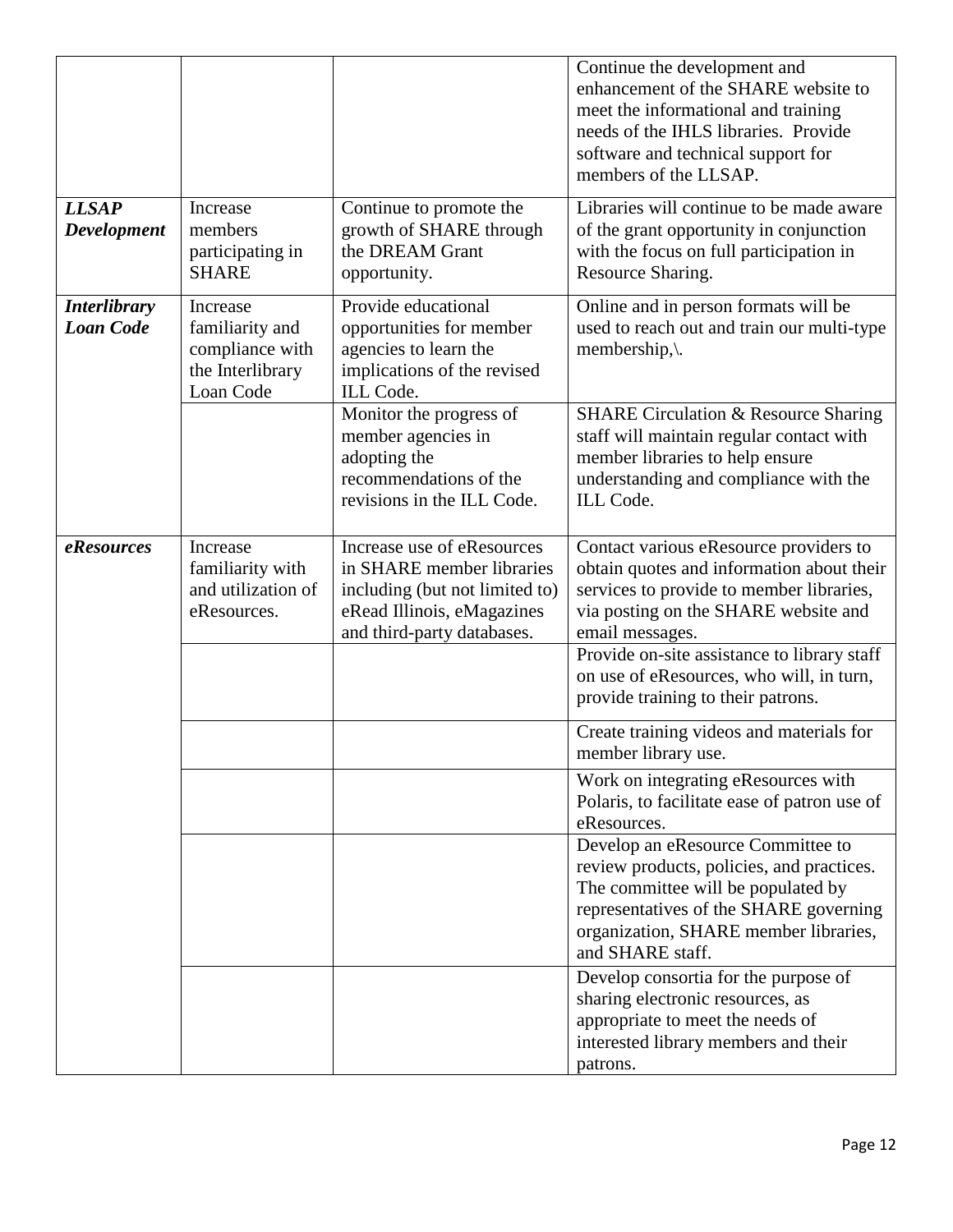## **4. CONSULTING AND CE:**

The value of consulting and continuing education opportunities have been voiced loud and clear by our members for the past four years. As these services begin to grow back, efforts will be designed to:

- Hit the target of site visits to 20% of our member libraries (108 agencies). Agencies would include public libraries with new directors, struggling school districts and responses to specific invitations from library agencies who would like assistance with understanding and complying with State Statutes and Administrative Rules as well as system bylaws, policies and services.
- Support training on the revisions of the ILLINET Interlibrary Loan Code.
- Continue the development on an annual IHLS Member Day.
- Craft no-cost or cost-recovery continuing education opportunities for our members that comply with ISL directives.
- Encourage member awareness of and participation in regional, statewide and national professional development opportunities as they present themselves.

| <b>CONSULTING AND CE</b>          |                                                                                                  |                                                                                                                                                                                                                                                   |                                                                                                                                                                                                                                                              |  |
|-----------------------------------|--------------------------------------------------------------------------------------------------|---------------------------------------------------------------------------------------------------------------------------------------------------------------------------------------------------------------------------------------------------|--------------------------------------------------------------------------------------------------------------------------------------------------------------------------------------------------------------------------------------------------------------|--|
| <b>Service</b><br><b>Priority</b> | Goal                                                                                             | Objective                                                                                                                                                                                                                                         | <b>Activities</b>                                                                                                                                                                                                                                            |  |
| Consulting<br>Services            | To be responsive to<br>the expressed needs<br>of member libraries<br>for consulting<br>services. | Visits to 20% of IHLS Libraries.<br>108 of the 540 IHLS Libraries<br>will be visited in FY16                                                                                                                                                      | Priority visits will be to new<br>directors of public libraries, libraries<br>interested in the DREAM grant and<br>at-risk schools                                                                                                                           |  |
|                                   |                                                                                                  |                                                                                                                                                                                                                                                   | Site visits will also be scheduled with<br>libraries that express specific needs,<br>eg: A presentation for a board or<br>administrators on a specific topic.                                                                                                |  |
|                                   |                                                                                                  |                                                                                                                                                                                                                                                   | System Staff will also be available to<br>work with local special interest<br>groups.                                                                                                                                                                        |  |
| Continuing<br>Education           | To provide<br>continuing<br>education<br>opportunities as<br>allowed by ISL<br>directive.        | Provision and identification of<br>opportunities that will assist<br>member libraries in<br>understanding and complying<br>with applicable State statutes and<br>administrative rules; and with the<br>system's bylaws, policies and<br>services. | Particular focus will be made in FY<br>16 on the revision of system<br>standards and the ILLINET<br>Interlibrary Loan Code. A variety of<br>educational opportunities will be<br>offered to ensure the information is<br>disseminated as widely as possible. |  |
|                                   |                                                                                                  |                                                                                                                                                                                                                                                   | Implementation of the 2nd Annual<br>Member Day                                                                                                                                                                                                               |  |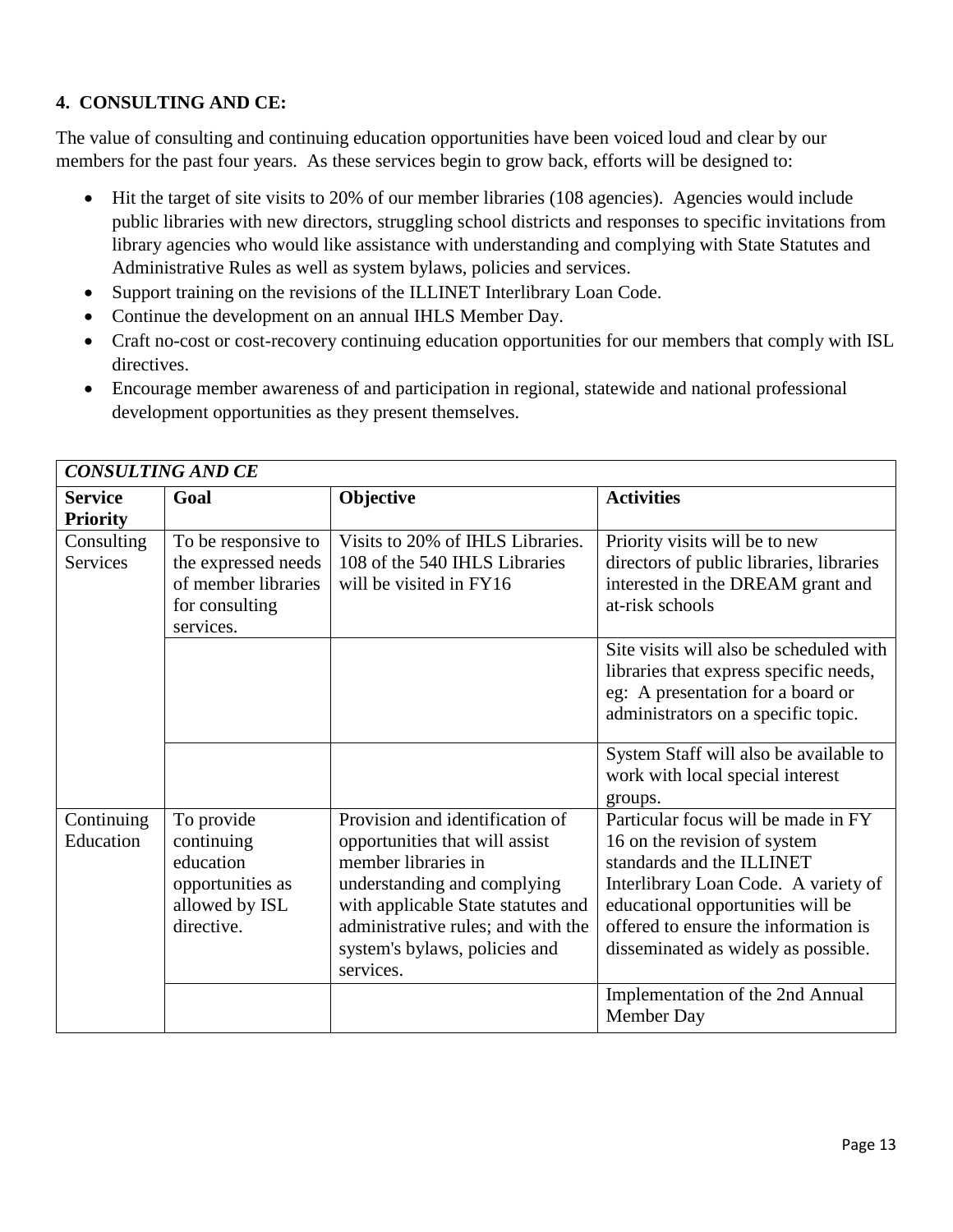|  |  | The development of annual HR<br>workshops to increase the knowledge<br>of employment law for our<br>members. These will be offered in<br>multiple formats.                                          |
|--|--|-----------------------------------------------------------------------------------------------------------------------------------------------------------------------------------------------------|
|  |  | <b>IHLS</b> Staff will actively promote<br>continuing education offered by the<br>Illinois State Library, The Illinois<br>Library Association and the Illinois<br>School Library Media Association. |
|  |  | Through available communication<br>tools, IHLS will share information<br>regarding appropriate continuing<br>education opportunities that would<br>be of interest to our members.                   |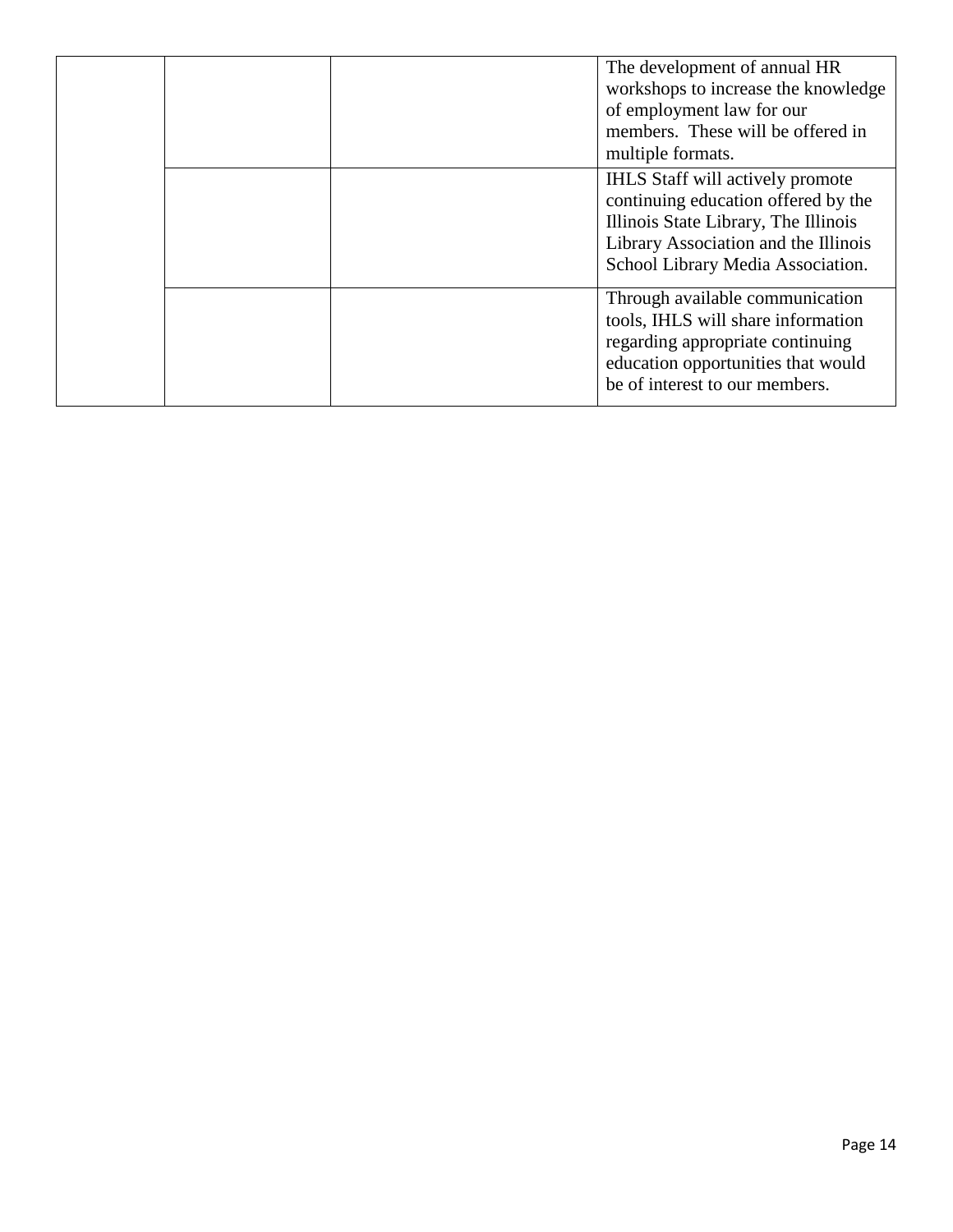# **5. DELIVERY:**

The focus of delivery services offered by the Illinois Heartland Library System in FY 16 will include:

- Compliance with the recommendations of the Illinois Statewide Delivery Committee.
- The availability of 5 day a week delivery using zoned routes and SHARE software.
- A revised web presence.
- A help desk designed to provide responsive customer service.
- Efficient tracking of delivery statistics through the in-house creation of an app that will allow data to be input throughout the day and uploaded on a regular basis.

| <b>DELIVERY</b>                   |                                                                                                               |                                                                                        |                                                                                                                                    |
|-----------------------------------|---------------------------------------------------------------------------------------------------------------|----------------------------------------------------------------------------------------|------------------------------------------------------------------------------------------------------------------------------------|
| <b>Service</b><br><b>Priority</b> | Goal                                                                                                          | Objective                                                                              | <b>Activities</b>                                                                                                                  |
|                                   | Efficient provision of<br>delivery services designed<br>to support resource<br>sharing among IHLS<br>members. | To comply with<br>recommendations put forth<br>by the Statewide delivery<br>committee. | IHLS Staff will monitor compliance<br>progress on an ongoing basis.                                                                |
|                                   |                                                                                                               | To make 5 day a week<br>delivery available to our<br>libraries. (SMART<br>Delivery)    | Zone libraries in each of the hubs to<br>enable libraries to be added or<br>deleted from a route depending on<br>need.             |
|                                   |                                                                                                               |                                                                                        | Use SHARE software to generate<br>reports that will support SMART<br>delivery.                                                     |
|                                   |                                                                                                               | To ensure the process<br>moves in a timely fashion                                     | Hire second shift dedicated sorters.                                                                                               |
|                                   |                                                                                                               | To develop Community<br><b>Concept Partners</b>                                        | Identify and develop 10 Community<br>concept partners.                                                                             |
|                                   |                                                                                                               |                                                                                        | Solicit early adopters for the project.                                                                                            |
|                                   |                                                                                                               | To support a delivery help<br>desk                                                     | Concerns submitted to the help desk<br>with be dealt with by delivery staff in<br>a timely manner.                                 |
|                                   |                                                                                                               | To evaluate our service and<br>determine areas of<br>improvement and focus.            | Administer an annual delivery<br>survey.                                                                                           |
|                                   |                                                                                                               | To quantify the impact of<br>the delivery service                                      | Conduct delivery item counts at<br>regular intervals, using SHARE<br>software, and manually counted<br>items for non-SHARE members |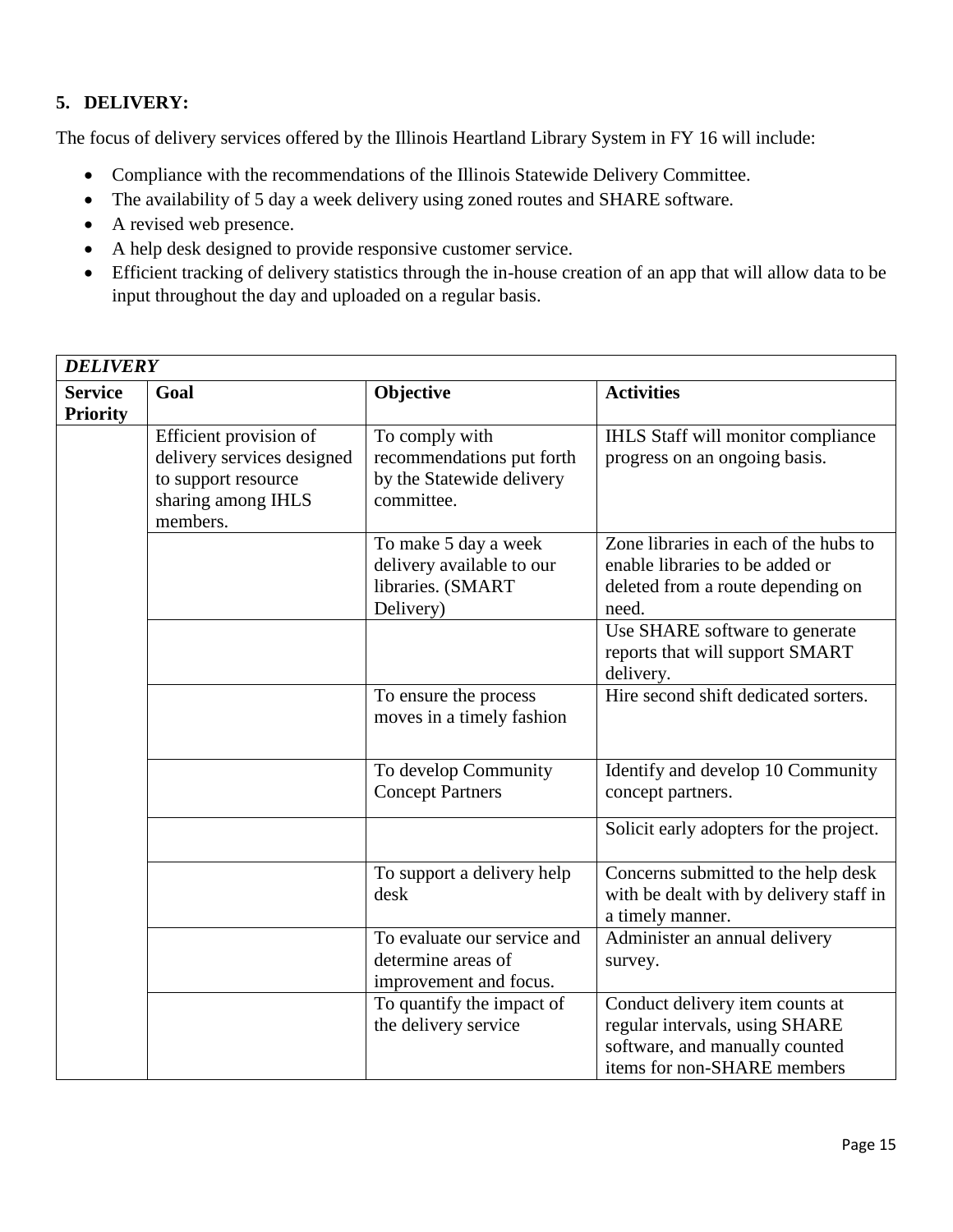| Provision of accurate | To revise the delivery       | Delivery section will be revised to  |
|-----------------------|------------------------------|--------------------------------------|
| information and       | section of the IHLS website. | include training videos that will be |
| educational tools to  |                              | created to explain all aspects of    |
| support delivery.     |                              | delivery---from packing a tub to     |
|                       |                              | filling out a label correctly.       |
|                       | To provide continuing        | Visits within each hub to libraries  |
|                       | education on delivery.       | with new directors and/or new ILL    |
|                       |                              | staff.                               |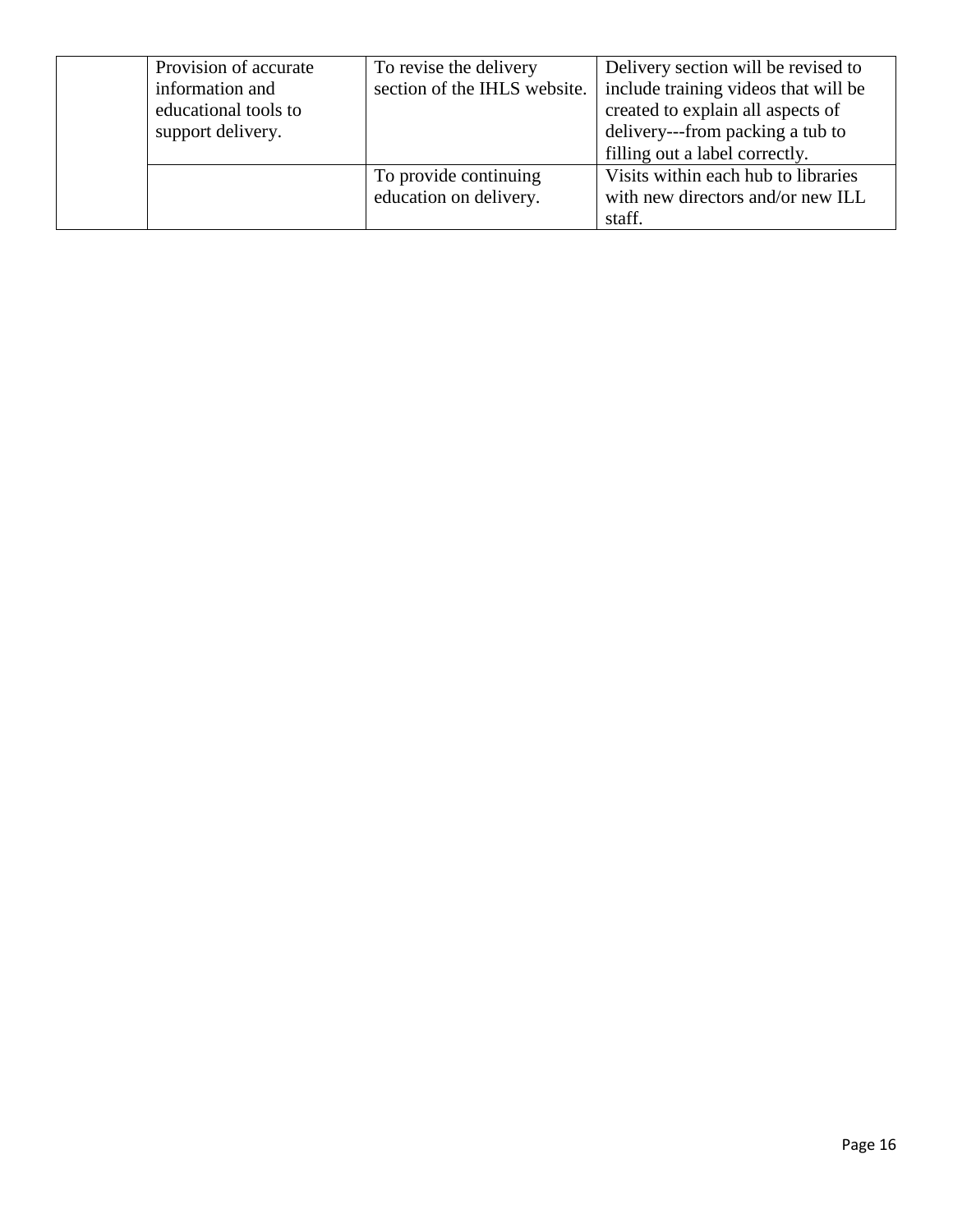#### **6. ILLINOIS MACHINE SUBLENDING AGENCY:**

In FY16, the Illinois Machine Sublending Agency (IMSA) will:

- Serve all persons eligible for service within the State of Illinois
- Accept custodial responsibility for all audio players and accessories assigned to them.
- Support Braille and Audio Reading Download Services (BARD).
- Act as Outreach Provider in the southern part of the state.

| <b>IMSA</b>                       |                                                                                                                                                                                                                                                                                                                                                                           |                                                                                                                                                                        |                                                                                                                                                                                                              |
|-----------------------------------|---------------------------------------------------------------------------------------------------------------------------------------------------------------------------------------------------------------------------------------------------------------------------------------------------------------------------------------------------------------------------|------------------------------------------------------------------------------------------------------------------------------------------------------------------------|--------------------------------------------------------------------------------------------------------------------------------------------------------------------------------------------------------------|
| <b>Service</b><br><b>Priority</b> | Goal                                                                                                                                                                                                                                                                                                                                                                      | Objective                                                                                                                                                              | <b>Activities</b>                                                                                                                                                                                            |
|                                   | IMSA will serve all persons<br>eligible for service within the<br>state of Illinois as stipulated in<br>the Lending Agency Service<br><b>Agreement for Sound</b><br>Reproducers and Other<br>Reading Equipment (NLM<br>9.5). This is also in accordance<br>with RSG Section 1,<br>"Provision of Services;" and<br>Section 2, "Resource<br>Development and<br>Management." | To comply with "Lending<br><b>Agency Service Agreement</b><br>for Sound Reproducers and<br>Other Reading Equipment"<br>from the National Library<br>Service (NLM 5.8). | IMSA will maintain regular<br>business hours and provide<br>service 40 hours per week as<br>stipulated in RSG 1.5.b.                                                                                         |
|                                   |                                                                                                                                                                                                                                                                                                                                                                           | IMSA will accept custodial<br>responsibility for all audio<br>players and accessories<br>assigned to them as<br>stipulated in NLM 5.8.                                 | IMSA will inspect and clean all<br>returned equipment; perform<br>minor equipment repairs; send<br>items requiring more extensive<br>repair to Telephone Pioneers or<br>to the manufacturer for<br>warranty. |
|                                   |                                                                                                                                                                                                                                                                                                                                                                           |                                                                                                                                                                        | IMSA staff will clean and<br>prepare for circulation, all<br>returned playback equipment<br>and accessories that are deemed<br>to be in good working order and<br>return them to available<br>inventory.     |
|                                   |                                                                                                                                                                                                                                                                                                                                                                           |                                                                                                                                                                        | IMSA will seek assistance,<br>advice and/or training from<br>NLS, ISLTBBS, Telephone<br>Pioneers or other appropriate<br>group to ensure proper care and<br>cleaning of playback equipment.                  |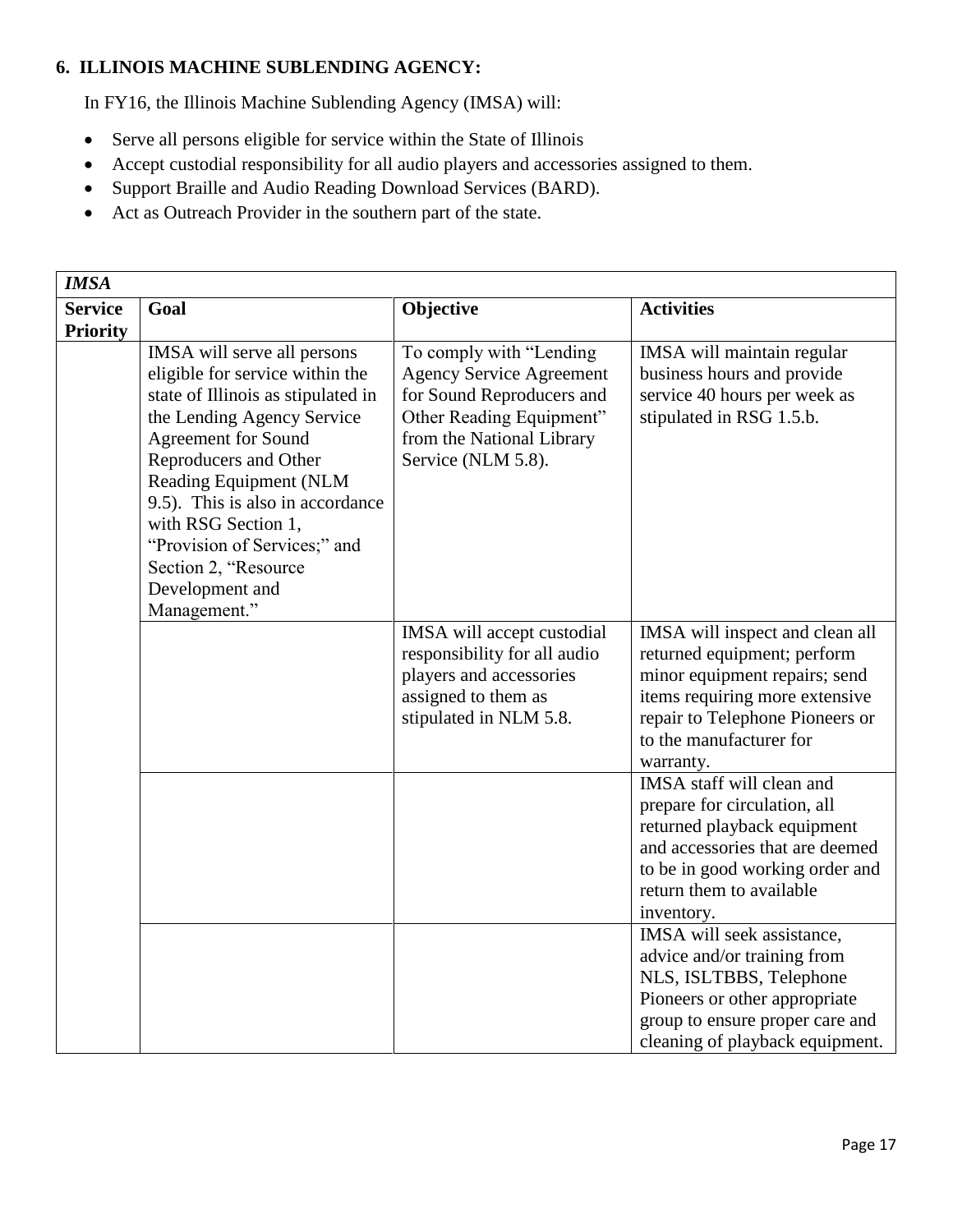|  | <b>IMSA</b> will maintain<br>inventory control over all<br>sound reproducers and other<br>reading equipment assigned<br>to it and will provide<br>statistics and reports with<br>reasonable promptness as<br>required in the MLA<br>agreement (NLM 5.8).                                                             | To keep machine and equipment<br>records accurate and current in<br>the KLAS system for efficient<br>access and reporting.                                                                                                                                                                                                                                                                             |
|--|----------------------------------------------------------------------------------------------------------------------------------------------------------------------------------------------------------------------------------------------------------------------------------------------------------------------|--------------------------------------------------------------------------------------------------------------------------------------------------------------------------------------------------------------------------------------------------------------------------------------------------------------------------------------------------------------------------------------------------------|
|  |                                                                                                                                                                                                                                                                                                                      | To make a monthly abbreviated<br>report to NLS on the status of<br>playback equipment,<br>headphones, pillow phones, and<br>remote control units assigned to<br>it as stipulated in NLM 9.2.3.                                                                                                                                                                                                         |
|  | Subject to availability, IMSA<br>shall maintain sufficient<br>inventories to ensure<br>provision of playback<br>equipment and accessories<br>within 2 (two) business days<br>of a patron application or<br>request as stipulated in the<br><b>MLA Service Agreement</b><br>(NLM 5.8) and (RSG 1.2.b)<br>and 2.10.c). | IMSA will continue to integrate<br>digital machines into service<br>according to nationwide NLS<br>and statewide ISLTBBS<br>guidelines, policies and<br>recommendations as stipulated<br>in RSG 1.2.c.                                                                                                                                                                                                 |
|  | To account for appropriate<br>use of library equipment.                                                                                                                                                                                                                                                              | <b>IMSA</b> uses procedures<br>established by NLS and<br><b>ISLTBBS</b> and other standard<br>library practices to maintain<br>proper inventory control of all<br>equipment. Playback equipment<br>records are maintained in KLAS<br>as stipulated in RSG 1.3.                                                                                                                                         |
|  |                                                                                                                                                                                                                                                                                                                      | To conduct an annual self-<br>inventory following the records<br>purge process.                                                                                                                                                                                                                                                                                                                        |
|  | To act as Braille and Audio<br>Reading Download (BARD)                                                                                                                                                                                                                                                               | IMSA will respond to BARD<br>inquiries in a timely manner.<br>Responses will be made in a<br>format convenient to the patron<br>and may include oral<br>instructions, written tutorials or<br>instructions, links to video helps,<br>and other formats. In the event<br>an IMSA staff person is unable<br>to effectively respond to a<br>BARD inquiry, the patron will<br>be instructed to contact the |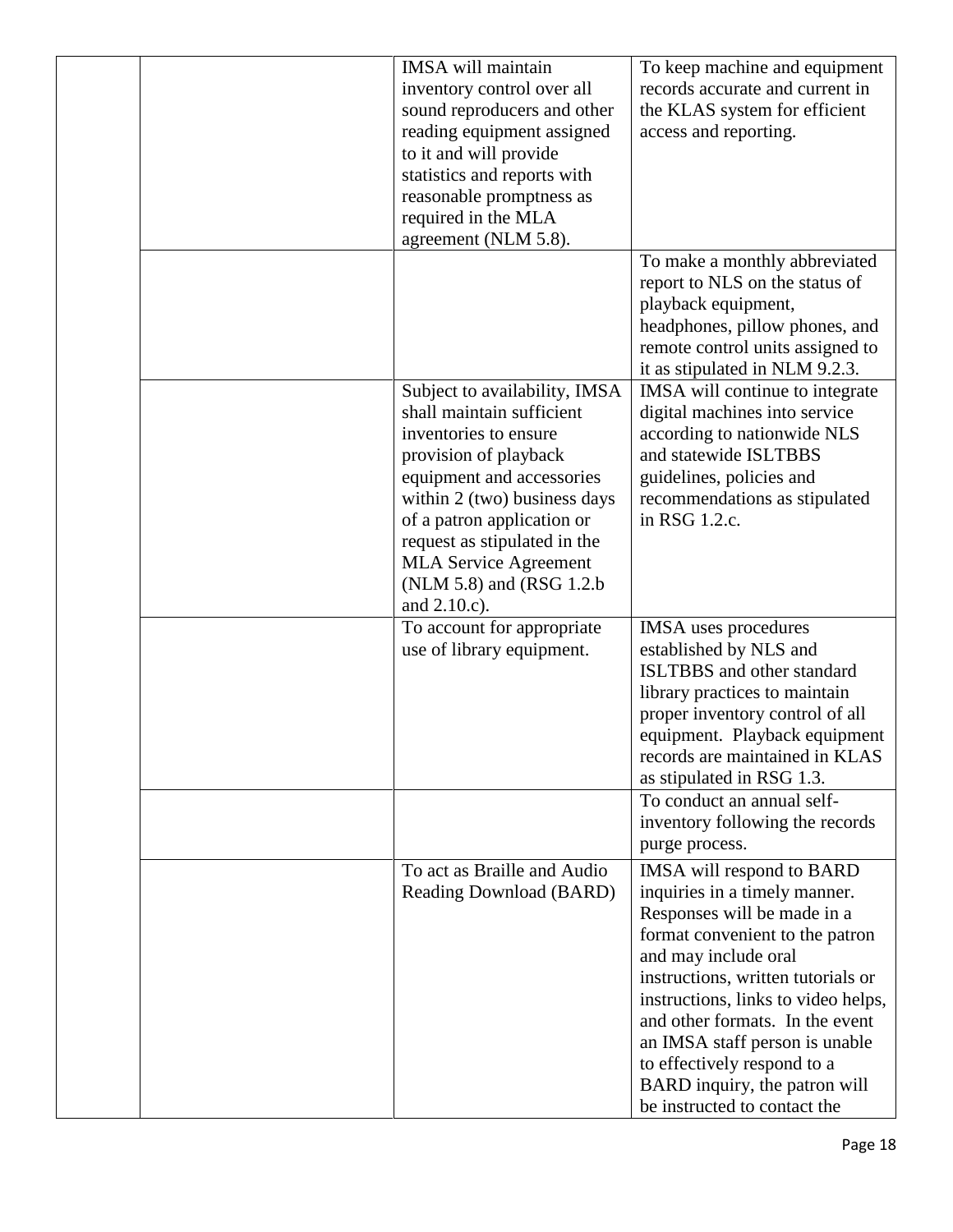| help desk.<br>IMSA will maintain monthly<br>statistics on the number of<br>BARD inquiries received.<br>IMSA will correspond with NLS<br>regarding BARD and machine<br>issues.<br>To participate in the planning,<br>At the request of the ISL or the<br>To act as outreach<br>coordination and evaluation of<br><b>Illinois Talking Book Outreach</b><br>representative for events in<br>Center, IMSA will act as<br>Illinois Talking Book service,<br>the southern part of the state.<br>and to ensure appropriate<br>outreach representative for |  |
|----------------------------------------------------------------------------------------------------------------------------------------------------------------------------------------------------------------------------------------------------------------------------------------------------------------------------------------------------------------------------------------------------------------------------------------------------------------------------------------------------------------------------------------------------|--|
|                                                                                                                                                                                                                                                                                                                                                                                                                                                                                                                                                    |  |
|                                                                                                                                                                                                                                                                                                                                                                                                                                                                                                                                                    |  |
|                                                                                                                                                                                                                                                                                                                                                                                                                                                                                                                                                    |  |
|                                                                                                                                                                                                                                                                                                                                                                                                                                                                                                                                                    |  |
|                                                                                                                                                                                                                                                                                                                                                                                                                                                                                                                                                    |  |
|                                                                                                                                                                                                                                                                                                                                                                                                                                                                                                                                                    |  |
|                                                                                                                                                                                                                                                                                                                                                                                                                                                                                                                                                    |  |
|                                                                                                                                                                                                                                                                                                                                                                                                                                                                                                                                                    |  |
|                                                                                                                                                                                                                                                                                                                                                                                                                                                                                                                                                    |  |
|                                                                                                                                                                                                                                                                                                                                                                                                                                                                                                                                                    |  |
|                                                                                                                                                                                                                                                                                                                                                                                                                                                                                                                                                    |  |
|                                                                                                                                                                                                                                                                                                                                                                                                                                                                                                                                                    |  |
|                                                                                                                                                                                                                                                                                                                                                                                                                                                                                                                                                    |  |
|                                                                                                                                                                                                                                                                                                                                                                                                                                                                                                                                                    |  |
|                                                                                                                                                                                                                                                                                                                                                                                                                                                                                                                                                    |  |
|                                                                                                                                                                                                                                                                                                                                                                                                                                                                                                                                                    |  |
|                                                                                                                                                                                                                                                                                                                                                                                                                                                                                                                                                    |  |
| provision of service by staying<br>events in the southern part of the                                                                                                                                                                                                                                                                                                                                                                                                                                                                              |  |
| informed of current procedures<br>state. Because IMSA is the<br>and trends relating to Talking<br>southernmost Talking Books                                                                                                                                                                                                                                                                                                                                                                                                                       |  |
| Books, the National Library<br>agency in Illinois, it is practical                                                                                                                                                                                                                                                                                                                                                                                                                                                                                 |  |
| Service/Library of Congress<br>to act in the outreach capacity                                                                                                                                                                                                                                                                                                                                                                                                                                                                                     |  |
| for southern Illinois.<br>and librarianship in general.                                                                                                                                                                                                                                                                                                                                                                                                                                                                                            |  |
| This is in accordance with the                                                                                                                                                                                                                                                                                                                                                                                                                                                                                                                     |  |
| following sections of RSG:                                                                                                                                                                                                                                                                                                                                                                                                                                                                                                                         |  |
| Section 3, "Public Education                                                                                                                                                                                                                                                                                                                                                                                                                                                                                                                       |  |
| and Outreach covers<br>developing and implementing a                                                                                                                                                                                                                                                                                                                                                                                                                                                                                               |  |
| coordinated public awareness,                                                                                                                                                                                                                                                                                                                                                                                                                                                                                                                      |  |
| education, and outreach plan;                                                                                                                                                                                                                                                                                                                                                                                                                                                                                                                      |  |
| Section 10, "Reports,                                                                                                                                                                                                                                                                                                                                                                                                                                                                                                                              |  |
| Statistical and Narrative"                                                                                                                                                                                                                                                                                                                                                                                                                                                                                                                         |  |
| covers reporting standards                                                                                                                                                                                                                                                                                                                                                                                                                                                                                                                         |  |
| required to monitor LOC/NLS                                                                                                                                                                                                                                                                                                                                                                                                                                                                                                                        |  |
| use and performance and to<br>plan future initiatives; Section                                                                                                                                                                                                                                                                                                                                                                                                                                                                                     |  |
| 11, "Personnel," covers                                                                                                                                                                                                                                                                                                                                                                                                                                                                                                                            |  |
| staffing and employee                                                                                                                                                                                                                                                                                                                                                                                                                                                                                                                              |  |
| development standards for                                                                                                                                                                                                                                                                                                                                                                                                                                                                                                                          |  |
| network libraries.                                                                                                                                                                                                                                                                                                                                                                                                                                                                                                                                 |  |
| IMSA will market the Illinois                                                                                                                                                                                                                                                                                                                                                                                                                                                                                                                      |  |
| Network of Talking Book and<br>Braille Libraries through radio,                                                                                                                                                                                                                                                                                                                                                                                                                                                                                    |  |
| and participation in outreach                                                                                                                                                                                                                                                                                                                                                                                                                                                                                                                      |  |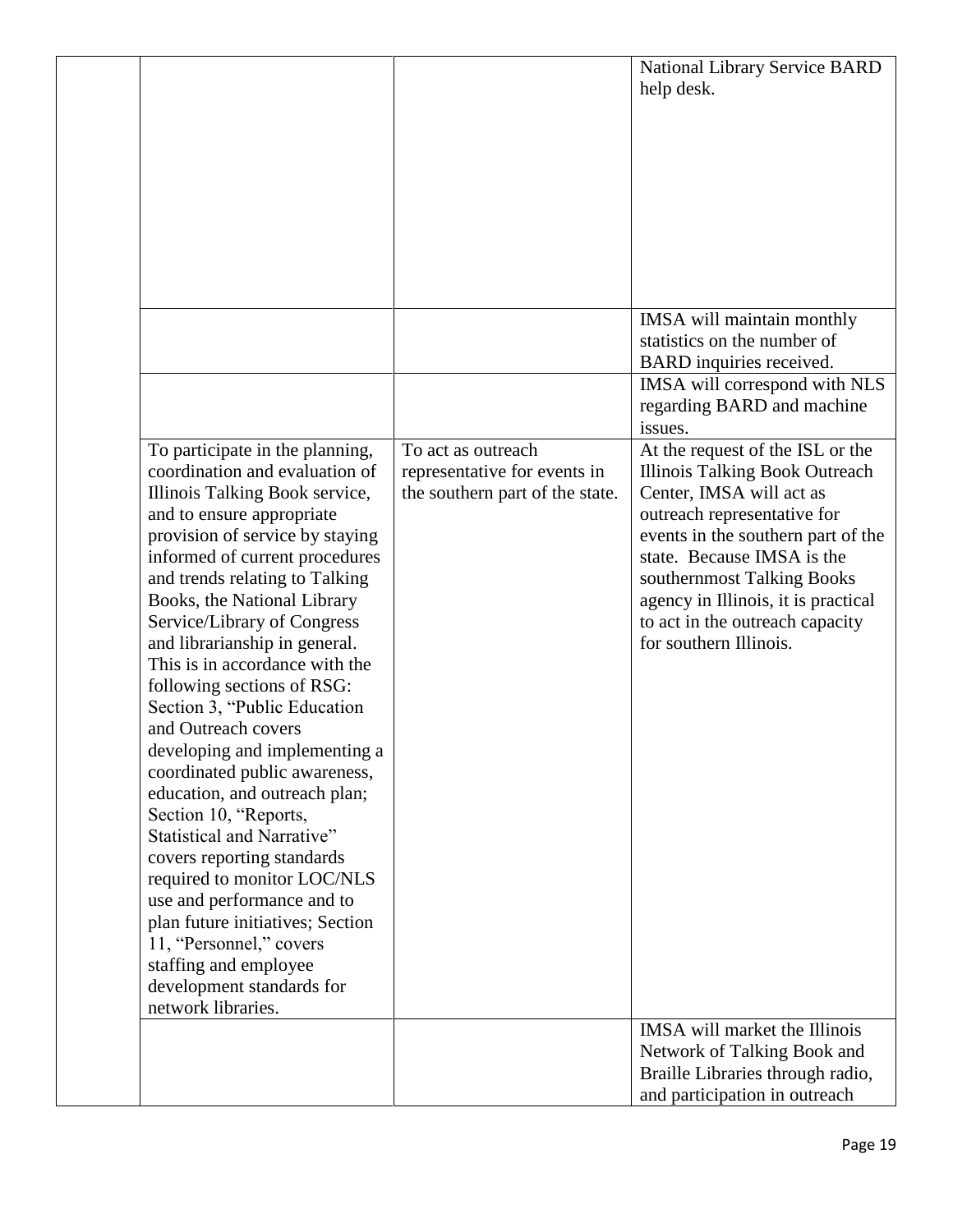|                                                                                                                                                                                                                     |                                                                                                                                                                                                                                                                                                                                                                                               | events throughout Southern<br>Illinois.                                                                                                                                                                                 |
|---------------------------------------------------------------------------------------------------------------------------------------------------------------------------------------------------------------------|-----------------------------------------------------------------------------------------------------------------------------------------------------------------------------------------------------------------------------------------------------------------------------------------------------------------------------------------------------------------------------------------------|-------------------------------------------------------------------------------------------------------------------------------------------------------------------------------------------------------------------------|
|                                                                                                                                                                                                                     | To participate in all planning<br>meetings to coordinate<br>and/or evaluate Talking<br>Book services as provided by<br>the Illinois Network of<br>Talking Book and Braille<br>Libraries. Meetings are<br>either in person or virtual as<br>determined by ISLTBBS and<br>in accordance with RSG<br>11.12, which encourages<br>continuing education and site<br>visits for staff at all levels. | The manager and/or an<br>appointed staff member will<br>participate in quarterly meetings<br>with the directors from each<br>Illinois Talking Book agency<br>(RSG 11.12.b).                                             |
|                                                                                                                                                                                                                     |                                                                                                                                                                                                                                                                                                                                                                                               | As needed, the manager and/or<br>staff will organize and/or attend<br>any meetings and/or other<br>coordinated efforts to develop,<br>amend, or evaluate service to<br><b>Illinois Talking Book patrons</b><br>(RSG 10) |
|                                                                                                                                                                                                                     | To gain experience and<br>knowledge about the Talking<br>Books program and related<br>topics in order to ensure<br>appropriate provision of<br>services and to provide<br>accurate and current<br>information to interested<br>persons.                                                                                                                                                       | At least one member of the<br>IMSA staff will attend the NLS<br>national and/or Midlands<br>conference (RSG 11.14) and<br>KLAS Users' Group conference<br>if deemed appropriate (RSG<br>$11.12.c$ ).                    |
|                                                                                                                                                                                                                     |                                                                                                                                                                                                                                                                                                                                                                                               | Closely monitor all<br>correspondence from NLS/LOC<br>and the ISLTBBS and work<br>cooperatively with Talking Book<br>Centers in the state to share<br>information and ideas.                                            |
|                                                                                                                                                                                                                     |                                                                                                                                                                                                                                                                                                                                                                                               | Take advantage of staff<br>development opportunities that<br>may enhance staff proficiency,<br>efficiency or morale (RSG<br>$11.12$ ).                                                                                  |
| To ensure efficient and<br>successful provision of service<br>in accordance with the<br>following sections of the RSG:<br>Section 5, "Volunteers,"<br>addresses issues related to the<br>use of volunteer services; | In accordance with RSG 6,<br>IMSA will comply with:<br>Laws and regulations<br>pertaining to rights of and<br>services to persons with<br>disabilities; NLS policies and<br>procedures, according to the                                                                                                                                                                                      | Provide all information and<br>materials available to patrons in<br>the requested accessible format<br>(large print, audio, Braille or<br>electronic).                                                                  |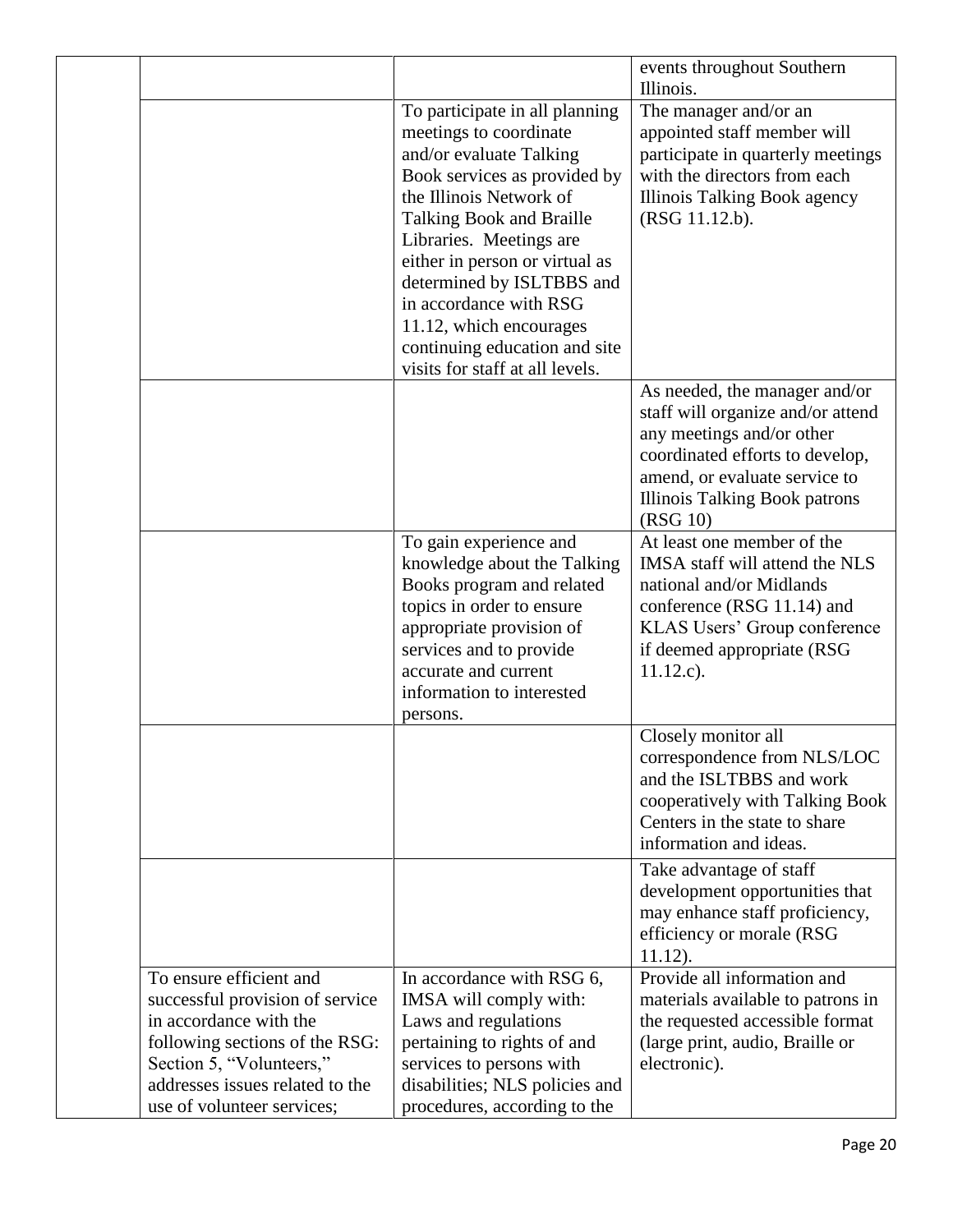| Section 6, "Administration and<br>Organization," discusses the<br>responsibilities of various<br>agencies, administrative units,<br>and network library types<br>within the system; Section 8,<br>"Planning and Evaluation,"<br>addresses long-range and<br>strategic planning efforts and<br>associated evaluation efforts;<br>Section 9, "Policies and<br>Procedures," relates to policies<br>both for patrons and for library<br>operations; Section 11,<br>"Personnel," covers staffing<br>and employee development<br>standards for network<br>libraries." | direction of the Illinois<br><b>Regional Library</b><br>(ISLTBBS); and with<br>sensitivity to the concerns of<br><b>Illinois Talking Book</b><br>patrons.                                                                            |                                                                                                                                                                                                                           |
|-----------------------------------------------------------------------------------------------------------------------------------------------------------------------------------------------------------------------------------------------------------------------------------------------------------------------------------------------------------------------------------------------------------------------------------------------------------------------------------------------------------------------------------------------------------------|--------------------------------------------------------------------------------------------------------------------------------------------------------------------------------------------------------------------------------------|---------------------------------------------------------------------------------------------------------------------------------------------------------------------------------------------------------------------------|
|                                                                                                                                                                                                                                                                                                                                                                                                                                                                                                                                                                 |                                                                                                                                                                                                                                      | The manager or an appointed<br>staff member will attend<br><b>ISLTBBS Advisory Committee</b><br>meetings (RSG 11.13).                                                                                                     |
|                                                                                                                                                                                                                                                                                                                                                                                                                                                                                                                                                                 |                                                                                                                                                                                                                                      | Maintain communication with<br>the ISLTBBS and comply with<br>all contractual and operational<br>procedures.                                                                                                              |
|                                                                                                                                                                                                                                                                                                                                                                                                                                                                                                                                                                 | IMSA's contract will be<br>developed, fulfilled and<br>guided by the stated needs of<br><b>Illinois Talking Book patrons</b><br>as determined by patron<br>satisfaction surveys and<br>input from the ISLTBBS<br>Advisory Committee. | Quarterly and annual reports<br>will document all progress made<br>toward meeting Plan of Service<br>objectives.                                                                                                          |
|                                                                                                                                                                                                                                                                                                                                                                                                                                                                                                                                                                 | In accordance RSG 9, IMSA<br>will follow written policies<br>and procedures for<br>operations designed to meet<br>service goals and ensure<br>consistent service for all<br><b>Illinois Talking Book</b><br>patrons.                 | Work with the ISLTBBS and<br>Illinois TBCs to evaluate and<br>revise existing policies as<br>needed, and to develop statewide<br>policies for distribution of any<br>new format, including digital<br>books and machines. |
|                                                                                                                                                                                                                                                                                                                                                                                                                                                                                                                                                                 |                                                                                                                                                                                                                                      | Work with the ISLTBBS and<br>Illinois Talking Book agencies<br>to communicate service and<br>distribution policies to patrons.                                                                                            |